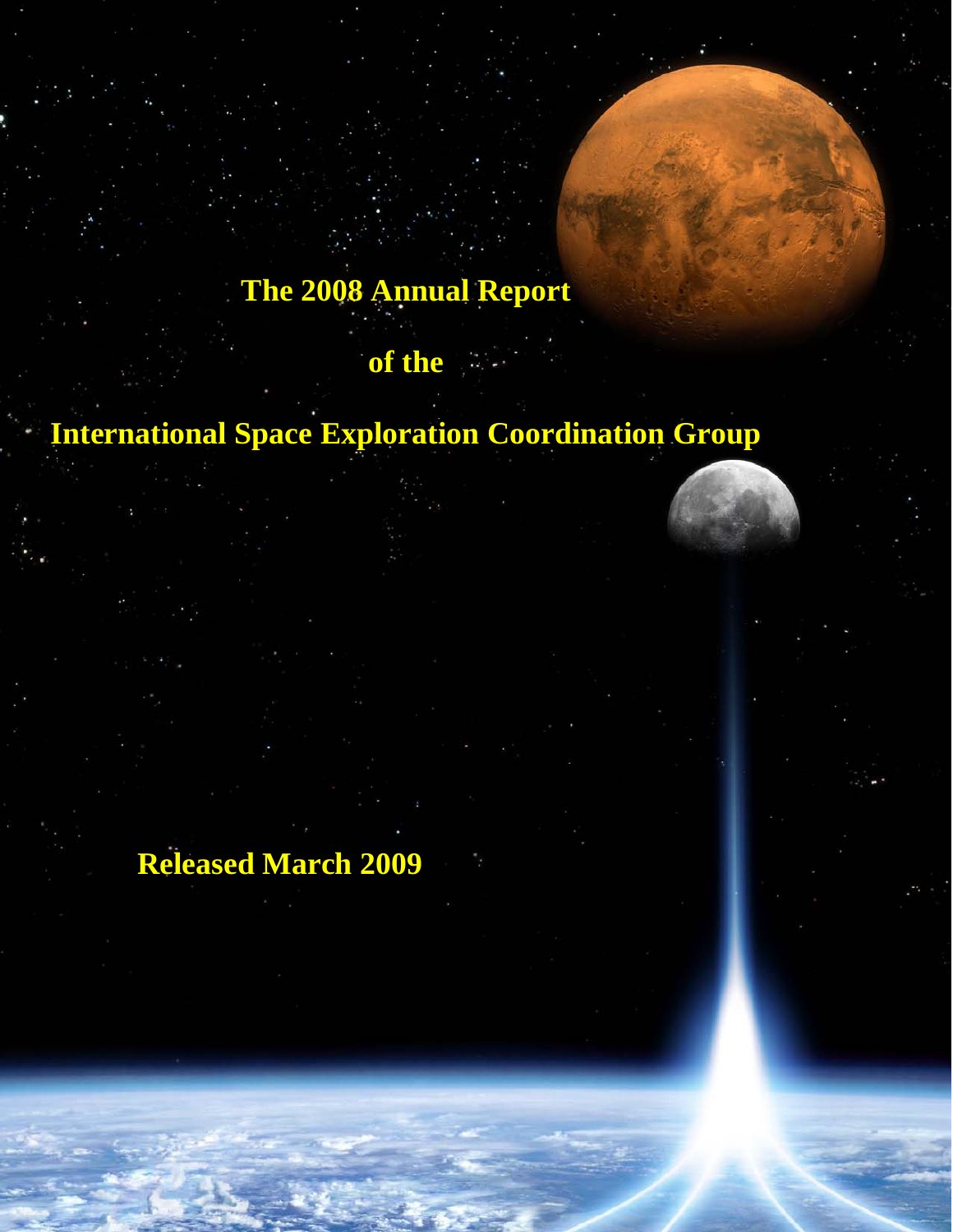# **International Space Exploration Coordination Group Annual Report: 2008**

## **Introduction**

This second Annual Report of the *International Space Exploration Coordination Group*  (ISECG) and its sub-working groups provides highlights of their activities during the past twelve-months including the progress of its Workplan, work ahead, the major space exploration accomplishments of its members including future opportunities, and progress in implementing the Themes described in *The Global Exploration Strategy: The Framework for Coordination*.

In addition, this ISECG Annual Report, as with the 2007 edition, provides an opportunity for agencies to update the international community on their individual space exploration plans – this information will be found in the Annex.

The Annual Report is intended to keep all exploration stakeholders, including other exploration related coordination groups, better informed of the ISECG's work and progress implementing the Global Exploration Strategy Framework document.

Efficient, beneficial and public supported Space Exploration can only be accomplished as an international endeavour involving a diverse stakeholder community comprising; space agencies and their policy/funding governments, industry, scientific institutions, academia, and non-profit groups. The ISECG is facilitating this dialogue and understanding.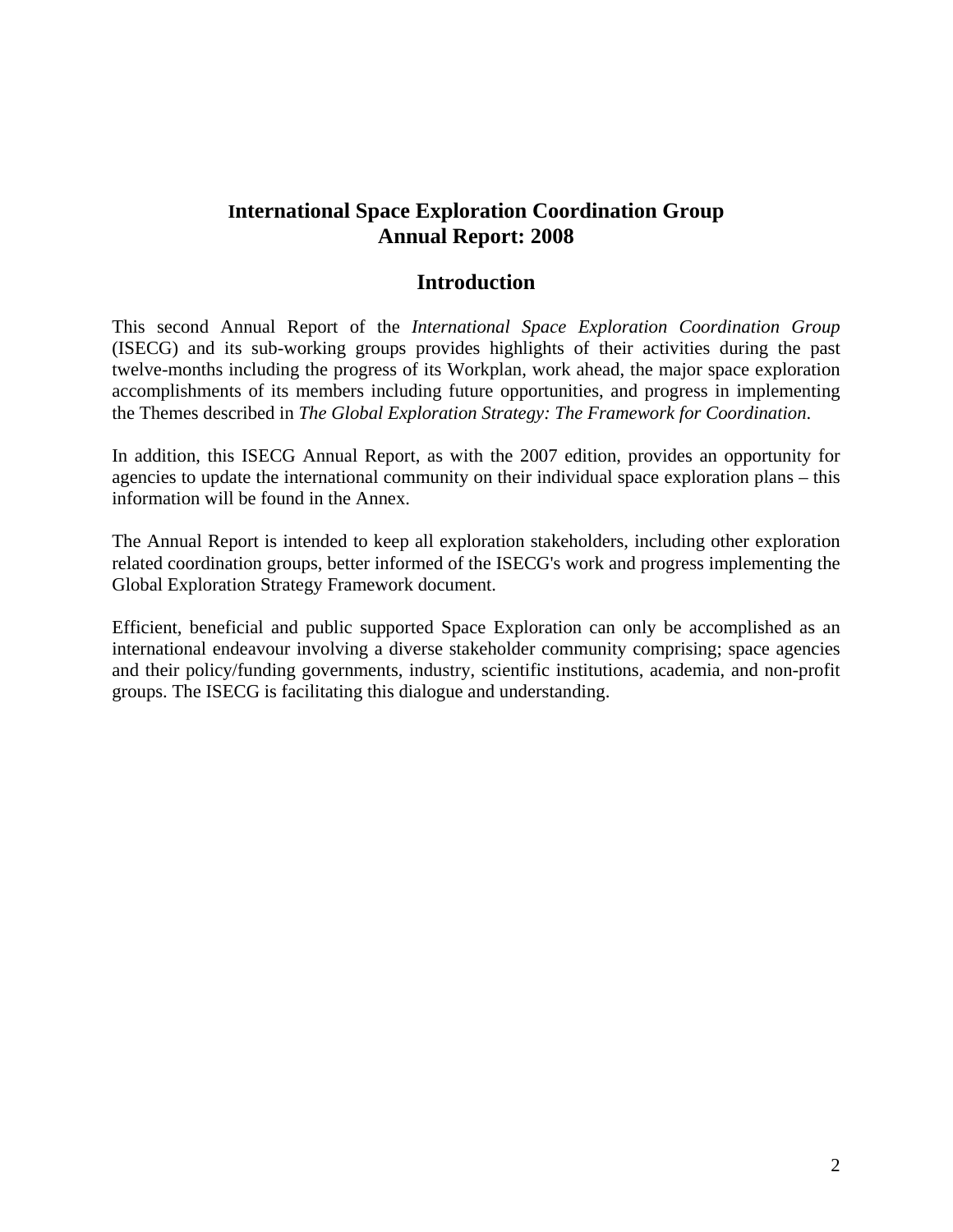# **Part 1 The Role of the ISECG**

# **1.1 Overview**

1

The *International Space Exploration Coordination Group* (ISECG) was born out of *The Global Exploration Strategy: The Framework for Coordination* (GES or Framework Document) that was prepared by fourteen space agencies<sup>[1](#page-2-0)</sup> and published in May 2007. The GES elaborates a vision for the peaceful robotic and human space exploration, including a common set of key space exploration themes, focusing on destinations within the Solar System where humans may one day live and work. This focus on human activity puts low-Earth orbit, the Moon, and Mars into particular focus of the ISECG. The Framework Document also established the framework for the creation of the ISECG.

The GES/Framework Document was clear concerning the Principles and Resulting Requirements that would govern the ISECG. The guiding Principles are:

- Open and Inclusive (open to any agency with a vested interest in space exploration)
- Flexible and Evolutionary (to meet changing needs and circumstances)
- Effective (work to an agreed Work-Plan with deliverables useful to all stakeholders)
- Mutual Interest (meet the needs of all stakeholders)

The Terms of Reference (TORs) for the ISECG were formally adopted at the first meeting of the ISECG held in Berlin in November 2007. The primary purpose of the ISECG is to provide a forum for space agencies to discuss their interests, objectives and plans in space exploration with the view to working collectively towards the further development and implementation of the entire scope of the Global Exploration Strategy set out in the Framework Document. The expected benefits of this coordination are to increase robustness, safety and cost effectiveness of individual and collective exploration goals, and to facilitate the ability of participating agencies to engage in productive bilateral or multilateral discussions, while preserving their autonomy. This will contribute to strengthening the sustainability of global space exploration. In addition the ISECG will strive to promote interest and engagement in space exploration activities throughout society worldwide.

The scope of the ISECG activities are broad and strategic, and focused on developing nonbinding findings, recommendations and other outputs as necessary for use by participating agencies. In this regard the ISECG is different from other similar groups. The latter, such as the International Mars Exploration Working Group, having a more destination or discipline focus. Importantly, it is not the intent of the ISECG to either duplicate the work or govern the work of other coordination groups, but rather to "work with" them to ensure that ISECG Workplan activities are being covered.

<span id="page-2-0"></span><sup>&</sup>lt;sup>1</sup> In alphabetical order: ASI (Italy), BNSC (United Kingdom), CNES (France), CNSA (China), CSA (Canada), CSIRO (Australia), DLR (Germany), ESA (European Space Agency), ISRO (India), JAXA (Japan), KARI (Republic of Korea), NASA (United States of America), NSAU (Ukraine), Roscosmos (Russia). "Space Agencies" refers to government organizations responsible for space activities.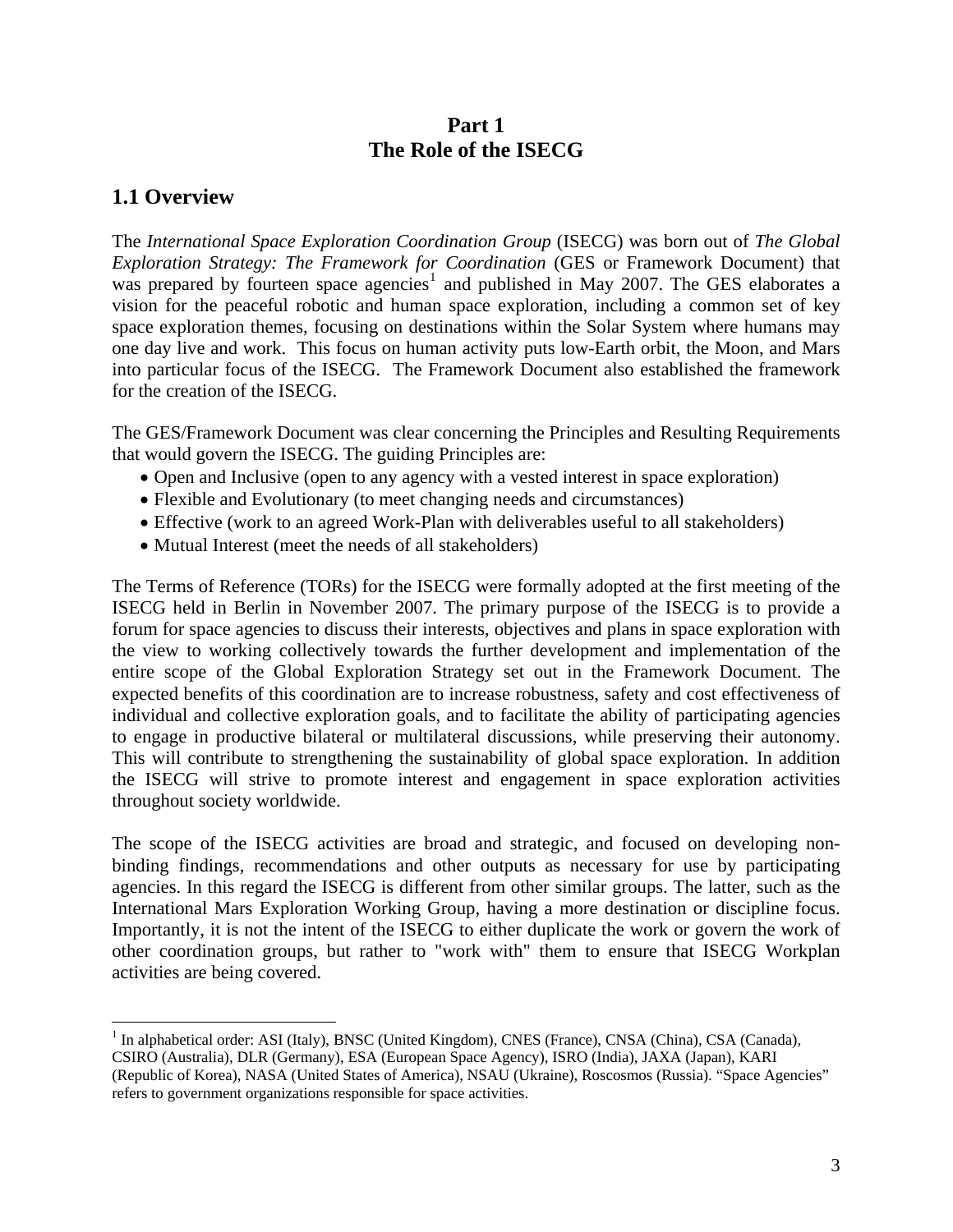From the outset it was agreed that the ISECG would perform its work through an agreed Workplan with each activity being undertaken by a working-group comprising members with a particular interest and expertise in the subject. The Workplan is updated periodically as required such that it is always current, i.e., it is not an annual Workplan. Each Working-Group has a concrete deliverable(s). The ISECG and its Working Groups meet regularly via teleconference, as well as face-to-face meetings, and the ISECG meets in Plenary at least once a year. During the Plenary session agencies share the latest developments in their exploration programs and review the progress of the Workplan Working Groups. The ISECG is supported by a small permanent Secretariat, provided by ESA.

The second meeting of the ISECG was held in Montreal, Canada in July 2008 and the third meeting was held in Yokohama, Japan in March 2009.

For more information on the ISECG, its publications and for Agencies to request membership please contact the ISECG Secretariat at: [Raffaella.Pappalardo@esa.int](mailto:Raffaella.Pappalardo@esa.int). The ISECG will soon have a dedicated website.

# **1.2 Working Groups of the ISECG**

The ISECG accomplishes its tasks throughout the year through the work of several working groups. These working groups are introduced below, and in some cases described in more detail in corresponding sections of this report.

## **1.2.1 Enhancement of Public Engagement**

This Working Group, led by DLR, is identifying the key elements for public engagement that could be used by participating Agencies to promote exploration.

## **1.2.2 Establishment of Working Relationships with Existing International Working Groups**

As already mentioned it is not the intent of the ISECG to either duplicate the work or govern the work of other coordination groups, but rather to work with them to ensure that ISECG Workplan activities are being covered. This Working Group, led by CNES, has identified those international bodies of particular relevance to the ISECG and is ensuring that these groups are familiar with the work of the ISECG – the ISECG Annual Reports are one informing mechanism.

In addition the ISECG has identified areas, which would greatly benefit from close contact between ISECG and existing working groups. Examples of such activities include:

- (a) development of exploration data archiving and distribution standards as might be addressed by the International Planetary Data Alliance,
- (b) development of standards to support space exploration communications interoperability as are being addressed among those agencies actively planning spacecraft beyond Low Earth Orbit, the Space Frequency Coordination Group, the Interagency Operations Advisory Group and the Consultative Committee on Space Data Systems,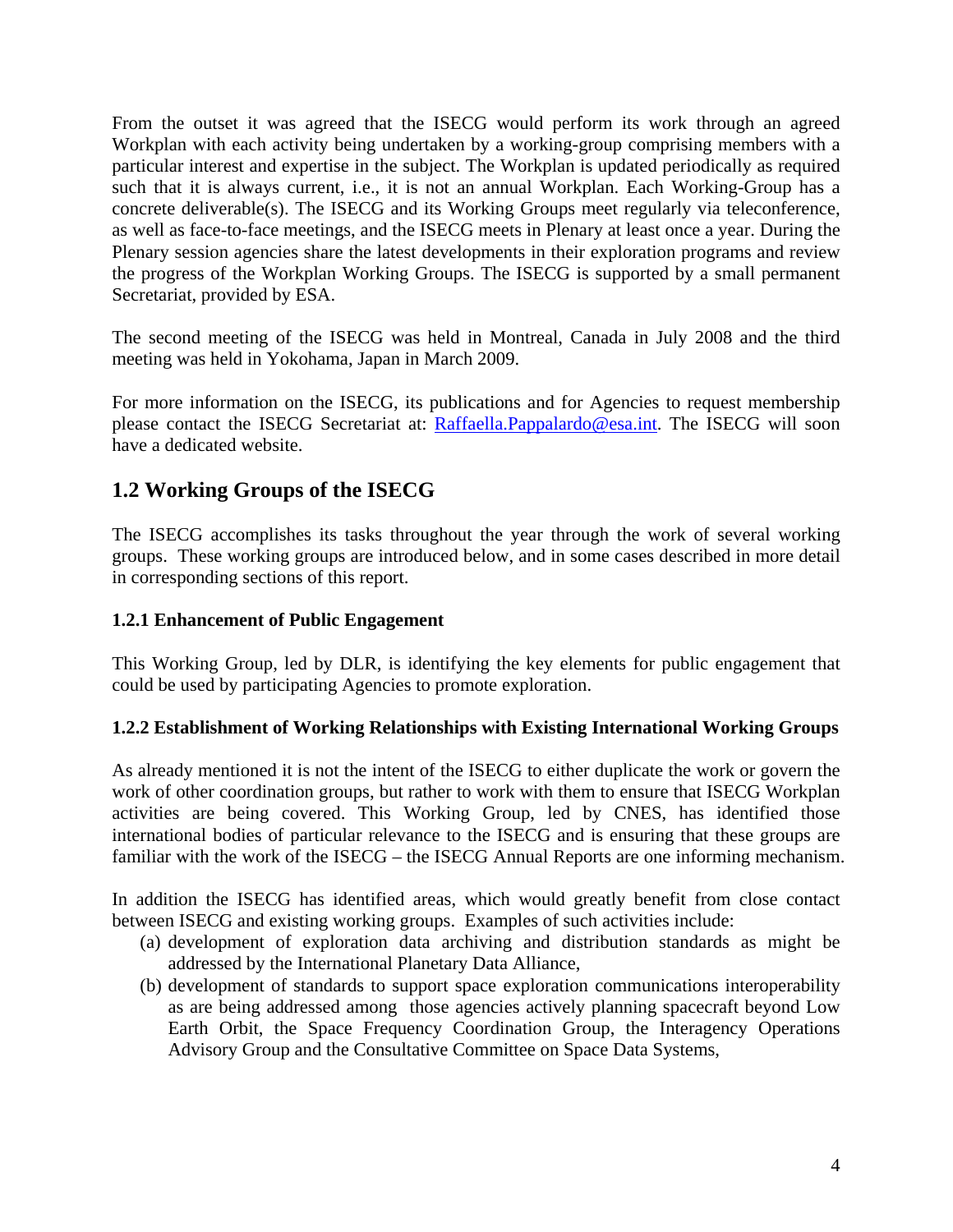(c) development of a common Lunar cartographic reference system as might be undertaken by the International Lunar Exploration Working Group, the International Astronomical Union (IAU)/IAG Cartographic Working Group and the International Planetary Data Alliance (IPDA).

## **1.2.3 The INTERnational Space Exploration Coordination Tool (INTERSECT)**

The development of INTERSECT is led by CSA and ESA, and it will serve the ISECG members as web-based/interactive data base. Its purpose, when fully developed and maintained, is to provide a single reference source for ISECG members. This is further described in the beginning of Part 3.

## **1.2.4 The Space Exploration Interface Standards Working Group (ISWG)**

This Working Group, led by NASA, is identifying the key exploration element interfaces recommended to be common, and of priority, that would maximize opportunities for international cooperation in an open architecture environment. The work of this Working Group is further described in Section 3.3.

## **1.2.5 Mapping the Space Exploration Journey**

A human mission to Mars is surely a long-term objective in our collective future. However, there is a great deal of work that lies ahead before the community of space explorers could execute such a mission. In 2008, Germany (i.e. DLR) proposed the ISECG accept a task related to Chapter 3 of the Framework Document, "Mapping the Space Exploration Journey." The objective of this new ISECG task, Mapping the Barriers to Human Exploration, would be to identify the significant, known technological and operational challenges associated with extending human presence to various destinations in the Solar System.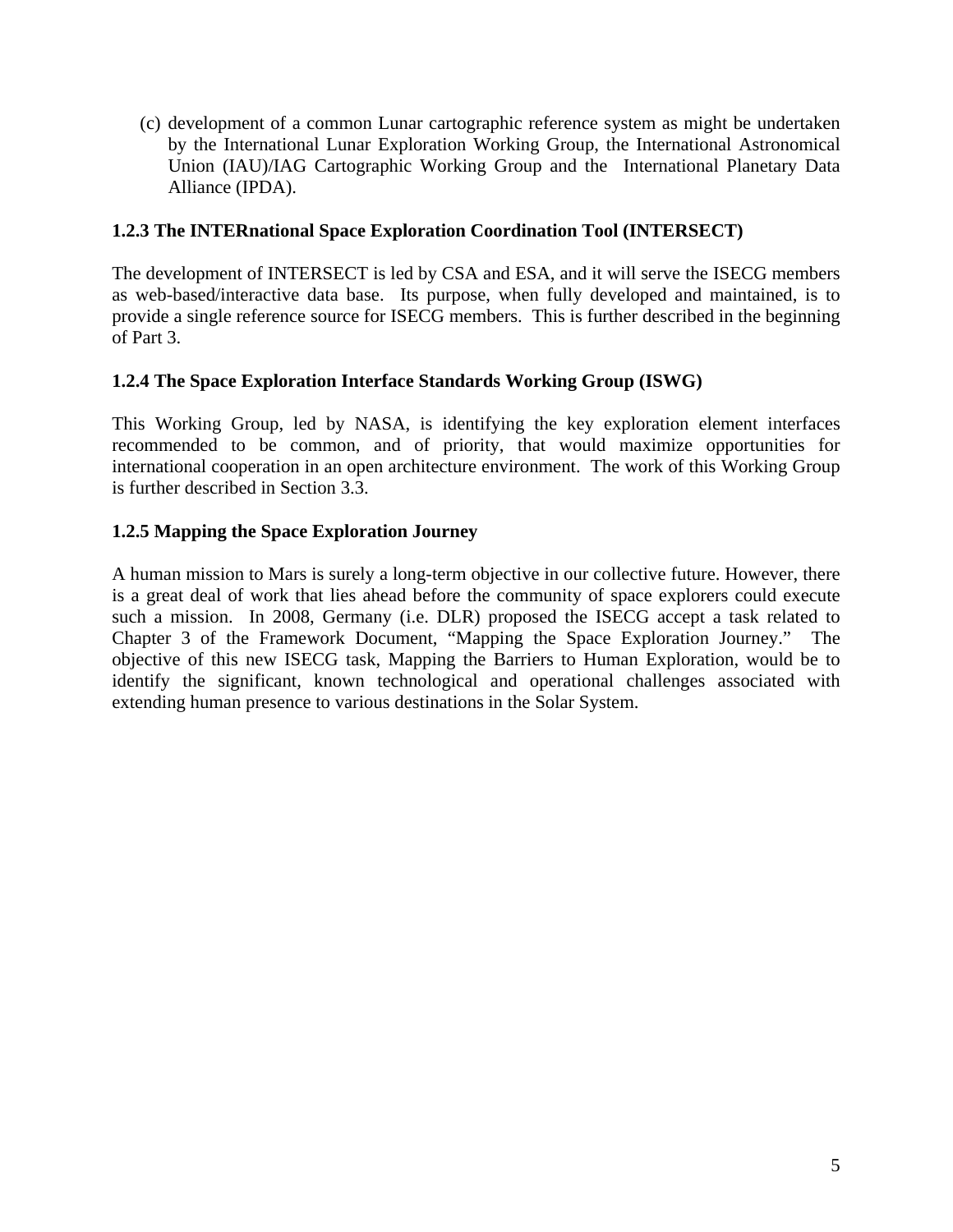# **Part 2 Current and Near-Term Activities of ISECG Members**

The year 2008 saw a great deal of activity in all areas of space exploration. Spacecraft that recently arrived at the Moon continued their investigations of the Earth's natural satellite, and spacecraft at Mars continued unabated on their course of exploration that has been ongoing for several years. Also, in 2008 plans were solidified for new missions in the solar system, and, importantly for the ISECG, exploration in the near-Earth neighborhood.

# **2.1 Low Earth Orbit (LEO)**

## **2.1.1 The International Space Station (ISS)**

This past year, 2008, was a milestone year for the ISS. It marked the  $10<sup>th</sup>$  anniversary of on-orbit operations, Zarya, a Russian control module, was the station's first component. NASA completed four space shuttle missions, which included the, much awaited, launch of the European Columbus and Japanese Kibo laboratories and the Dextre two-armed robot, the final element of Canada's robotics contribution. Europe accomplished a highly successful six-month maiden mission of its first Automated Transfer Vehicle Jules Verne to the ISS. Also, with the activation of the Japanese and European elements 2008 marked the beginning of new fully operational spaceflight control centers in Germany, France and Japan that are working closely with existing control centers in the U.S., Russia and Canada. These flights also prepared the station to house six-crew members beginning in 2009 and for the arrival of Kibo's attached un-pressurized exposed facility (for external scientific payloads).

In the decade since Zarya arrived in orbit, the station has grown to become the largest spacecraft ever built. Its mass has expanded to more than 313 tons, and its interior volume is more than 25,000 cubic feet/708 cubic meters. The station now hosts 19 research facilities, including nine sponsored by NASA, eight by European Space Agency and two by Japan Aerospace Exploration Agency. Fully utilizing the International Space Station is now a primary goal of all the ISS partners.

## **2.1.2 Emerging Government Capabilities**

China has become only the third nation to have an autonomous human space flight capability. Their  $3<sup>rd</sup>$  mission in October 2008 moved them one step closer to a full capability with a successful mission that included an extra vehicular activity with a Chinese EVA suit.

The NASA Constellation program comprises all vehicles and systems that will form the next generation U.S. crew and cargo transportation system for human space exploration. The initial elements of the Constellation Transportation Architecture are the Ares I crew launch vehicle and the Orion crew exploration vehicle. The Orion will replace the Shuttle for the transportation of four to six crew and small payloads to the ISS beginning in 2015. The Ares-I achieved a major milestone in 2008 with a successful Preliminary Design Review.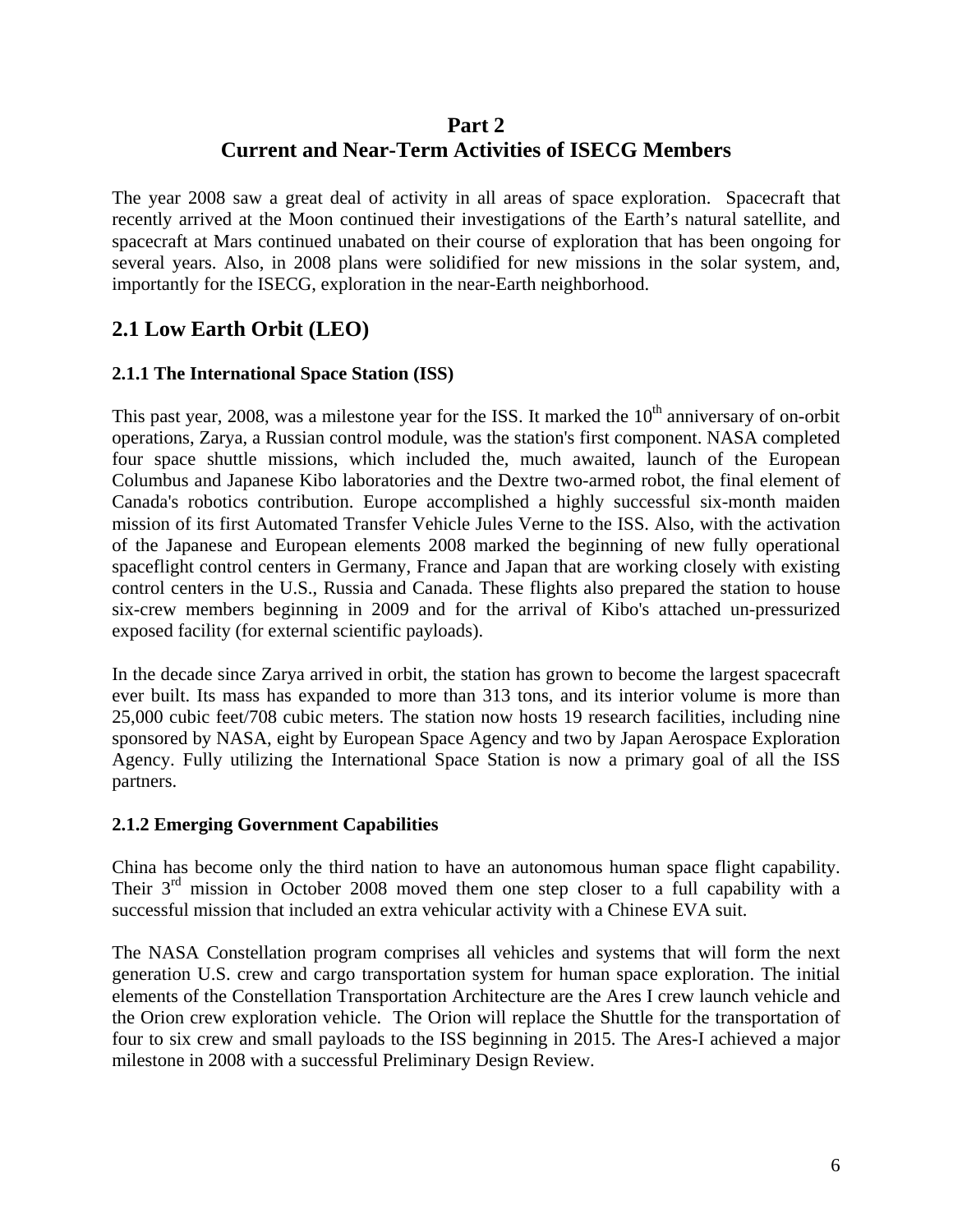## **2.1.3 Emerging Commercial Providers**

In recent years a new industry has been added to the lexicon of industries. Referred to as *New Space,* this industry is currently dominated by entrepreneurial firms with a focus on Space Tourism and commercial transportation services to LEO for government customers.

A leader in the entrepreneurial area is Virgin Galactic – a partnership between the firm Scaled Composites and Richard Branson's Virgin Group. Scaled Composites was the winner of the Ansari X-Prize, demonstrating the ability to launch and return a human into suborbital flight twice within two weeks with the same launch system. Scaled Composites is now building WhiteNight Two and SpaceShipTwo as part of the Virgin Galactic enterprise; SpaceShip Two will be capable of taking six paying passengers into space. Other players in the space tourism business include Space Adventures, perhaps the first space tourism company, who broker short duration missions for paying customers (four to date at approximately \$30m each) to the ISS on Russian Soyuz vehicles; and Bigelow Aerospace, which is developing inflatable Earth orbiting habitats that may one day be available as a space tourist destination. Thus far Bigelow Aerospace has successfully deployed two engineering prototypes.

The California-based SpaceX, is developing a family of new, low-cost launchers. The fourth launch of their first vehicle, the Falcon 1, in September 2008 was a success. SpaceX and Orbital Sciences Corporation are both participants in the NASA Commercial Orbital Transportation Services (COTS) program – NASA is awarding a total of \$500 million between the two companies for the successful demonstration of cargo transportation capabilities to LEO. At the end of 2008 NASA awarded contracts to both SpaceX and Orbital for commercial cargo services to the ISS.

Another X-Prize that is encouraging the development of commercial activities on the Moon is the Google-Lunar X-Prize that will award a total of US\$30m to the team(s) that can land a rover on the Moon and transmit data back to Earth.

# **2.2 Beyond LEO – The Moon and Mars**

# **2.2.1 Moon**

Lunar scientific exploration will involve three types of investigations: science 'of the Moon', science 'from the Moon', and science 'on the Moon'. Science 'of the Moon,' which involves lunar geology, geochemistry and geophysics, will help us understand the history of the Moon. The Moon is an invaluable witness to much of solar system history. It has recorded this history more completely and more clearly than any other planetary body. During 2008 three spacecraft were orbiting the Moon carrying out a variety of measurements. These are Japan's Selene-1 (or Kaguya), China's Chang'e - 1, and India's Chandrayaan-1. China's Chang'e-1 completed its mission in February 2009.

Launched in September 2007, Kaguya includes the most comprehensive suit of instruments yet sent to study the Moon, a total of fifteen instruments on three total spacecraft;.a main orbiting satellite at about 100km altitude and two small data relay satellites in polar orbit. The Kaguya High Definition Television (HDTV) captured on video for the first time a full Earth Rise over the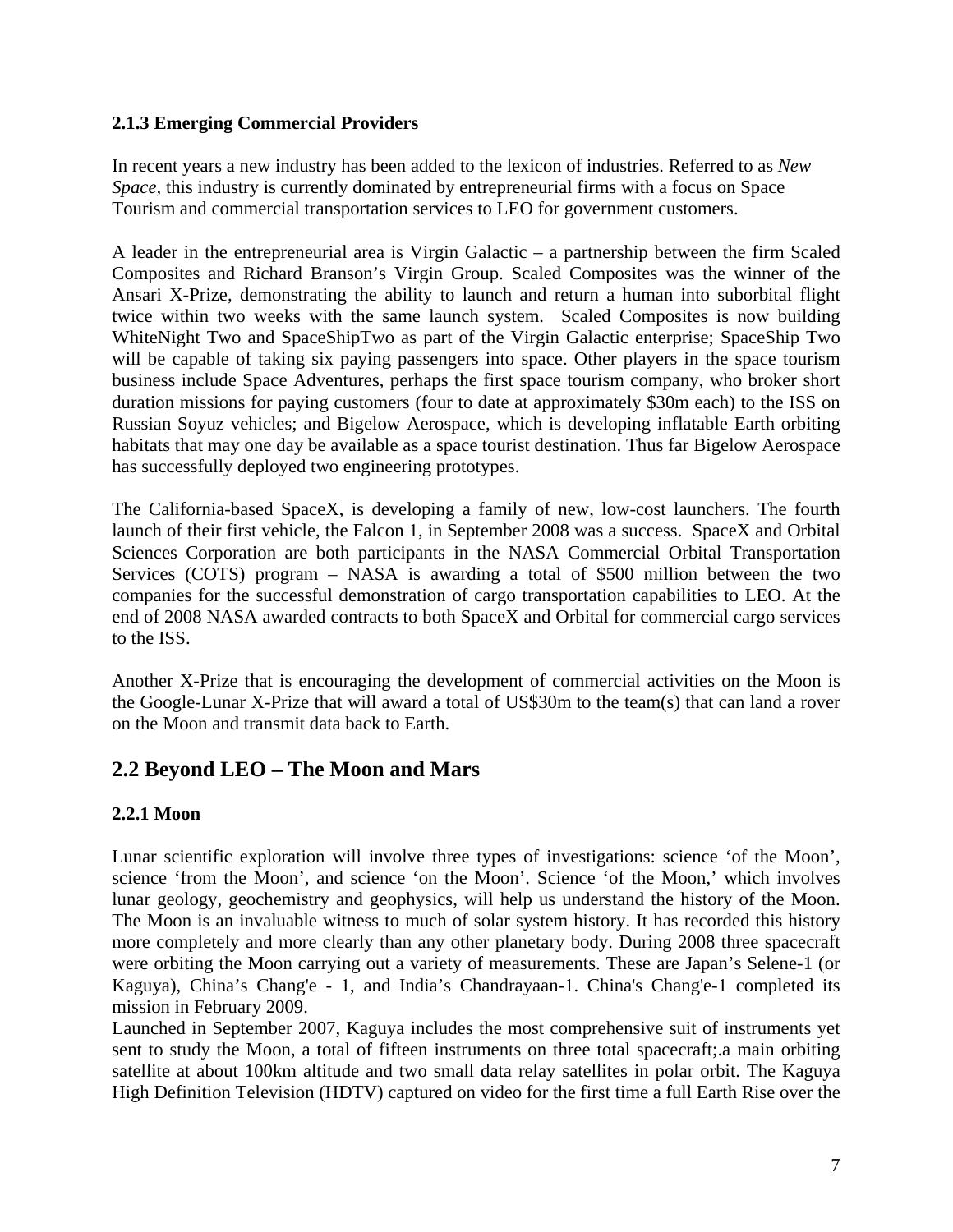Moon – an image that will undoubtedly be the 21st Century's equivalent of the Apollo "Earthrise" still photograph. Launched in October, 2007 Chang'e 1 is China's first planetary probe to the Moon. And launched in October, 2008 Chandrayaan-1 is a complex spacecraft with eleven instruments including instruments from Europe (ESA), United States (NASA) and Bulgaria.

Though they have their own individual mission goals and designs, there are notable overlaps in their objectives. These overlaps include the collection of high-resolution data to create a chemical and mineralogical map of the Moon's interior, search for sub-surface water at the lunar poles, and to develop a high resolution three-dimensional topographical map of the lunar surface on both the near and far sides. By searching for elements like Magnesium, Aluminium, Silicon, Calcium, Iron, and Titanium while creating a detailed map of the lunar surface scientists can answer questions about the Moon's origin and geological evolution and how that relates to the evolution of the Earth.

In 2009 (schedule is April) NASA will launch its Lunar Reconnaissance Orbiter (LRO) with a surface impactor, the Lunar Crater Observation and Sensing Satellite (LCROSS). These spacecraft will join their international counterparts mapping and characterizing the lunar surface and geological structure. Following LRO from NASA will be the Gravity Recovery and Interior Laboratory (GRAIL) and the Lunar Atmosphere and Dust Environment Explorer (LADEE), both planned for launch in 2011. GRAIL will fly twin spacecraft in tandem orbits around the moon for several months to measure its gravity field in unprecedented detail, and LADEE will orbit the Moon whose main objective is to characterize the atmosphere and lunar dust environment.

The creation of detailed maps of the lunar surface and subsurface is necessary to enable a second phase of lunar exploration to take place in the next decade. Japan, India, and China will all be sending landing spacecraft to the Moon, all likely to include a rover, to do further studies of lunar regolith and to characterize the environment of the Moon at its location in inner solar system. Selene II, Chandrayaan II, and Chang'e 2 will join LADEE and GRAIL in the next decade to make the Moon the most internationally visited location in the solar system. The scientific investigations of the orbiters currently at the Moon will provide information about where to send a lander to maximize the return on its scientific endeavors; the detailed maps they will help identify specific, safe landing locations for those landers. For NASA in particular a detailed map of the lunar surface will help identify safe landing locations for the Altair lunar lander (one of the elements of NASA's Constellation program i.e. the next generation crew and cargo vehicles).

## **2.2.2 Mars**

Mars is a key focus for space exploration because the planet is relatively close and it has resources that may aid human exploration, an atmosphere, diverse minerals, and water. Better knowledge of Mars would help us understand Earth's history and evolution.The scientific exploration of Mars is motivated by the search for life; in the past or present. Did life ever exist on Mars? Will Mars be able to support human life and exploration in the future? These are the questions that drive Mars exploration with, current investigations centered around Martian climate and geology. While there is no clear evidence of liquid water on the surface of Mars today, the record of past water activity can be found in the rocks, minerals, and geologic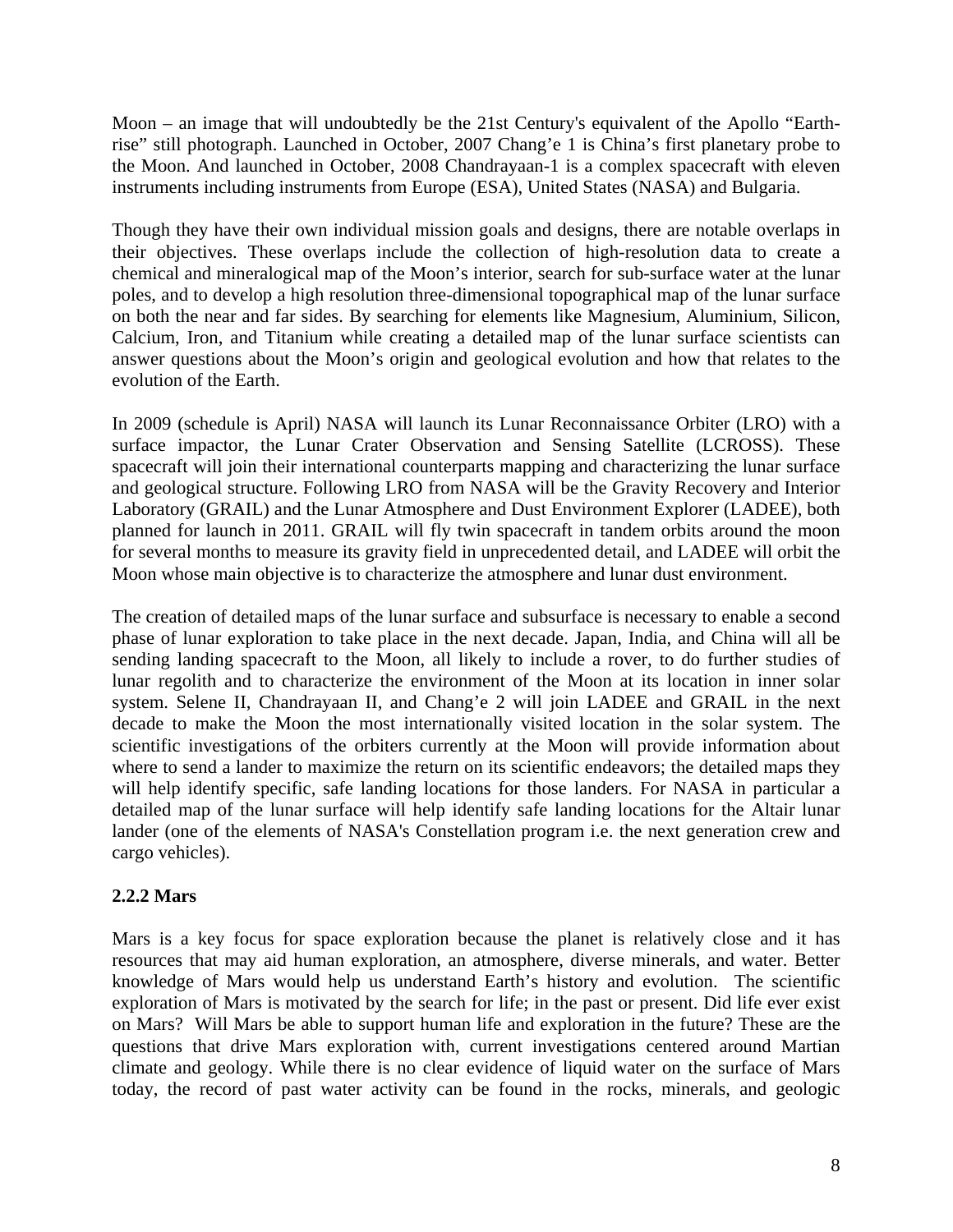landforms. Spacecraft at Mars map mineralogical and geomorpholigical features, providing clues to [environmental conditions](http://en.wikipedia.org/wiki/Environmental_science), and delineating sites evincing interaction with liquid water, which may have been conducive to [life.](http://en.wikipedia.org/wiki/Life)

There are currently five spacecraft exploring Mars, three from orbit and two on the surface. In orbit are the U.S. Mars Odyssey (launched in 2001), ESA's Mars Express (launched in 2003), and the U.S. Mars Reconnaissance Orbiter (launched in 2005). In addition, since January 2004 two US rovers (Spirit and Opportunity) have been roving on Mars. The rovers were joined on the Martian surface in May 2008 by the U.S. Mars Phoenix lander, which performed superbly until the onset of the polar winter.

Mars Odyssey was the first mission to map the elemental composition and minerals of the near surface. The Mars Reconnaissance Orbiter has been successfully providing high-resolution spectral images of the Martian crust, mapping the distribution of minerals seen in the near infrared, and creating planetary-scale maps of critical atmospheric properties. Mars Express has been exploring the interior, surface, and atmosphere of Mars. It as produced high-resolution images, ionosphere and sub-surface sounding measurements, detection of methane, mineralogical data and information concerning the composition of the icecaps. The Mars Exploration Rovers Spirit and Opportunity offer unique contributions as roving robotic geologists in pursuit of the science strategy to "Follow the Water." For 5 years they have travelled the surface of Mars for more than 10km each, collecting samples of soil and finding clues to past water activity on Mars. The complement of the Phoenix spacecraft (which completed its mission near the end of 2008) and its scientific instruments were ideally suited to uncover clues to the geologic history and biological potential of the Martian arctic. Phoenix was the first mission to return data from either polar region. It used a robotic arm to dig through the protective topsoil layer to the water ice below and ultimately, to bring both soil and water ice to the lander platform for sophisticated scientific analysis.

These spacecraft have effectively investigated the whole planet, and scientists have made significant discoveries. They have found sub-surface water and water ice at the poles, evidence of surface water and ground water interactions in the equatorial latitudes, and gasses like methane in the atmosphere. Ground observations of methane show it to vary in time and space – requiring an active source and rapid removal mechanism. This variablity suggests that the planet is still alive, at least in a geologic sense, and that perhaps the biological processes of microbial life are responsible for the release of the methane. If microscopic Martian life is producing the methane, it likely resides far below the surface, where it's still warm enough for liquid water to exist.

In the next decade there will be several more missions that will continue the scientific exploration of Mars. There are currently two U.S. missions in development. First is the Mars Science Laboratory, planned for launch is 2011. The Mars Science Laboratory will use a longduration rover and 10 payload elements for definitive mineralogical and organics measurements, assessing the habitability of Mars for past or present life. Second is a Scout-class (small <\$500m) mission called MAVEN, an orbiter that will provide information about the current state and processing affecting the composition of the atmosphere and its evolution through time. It is scheduled to launch in 2013.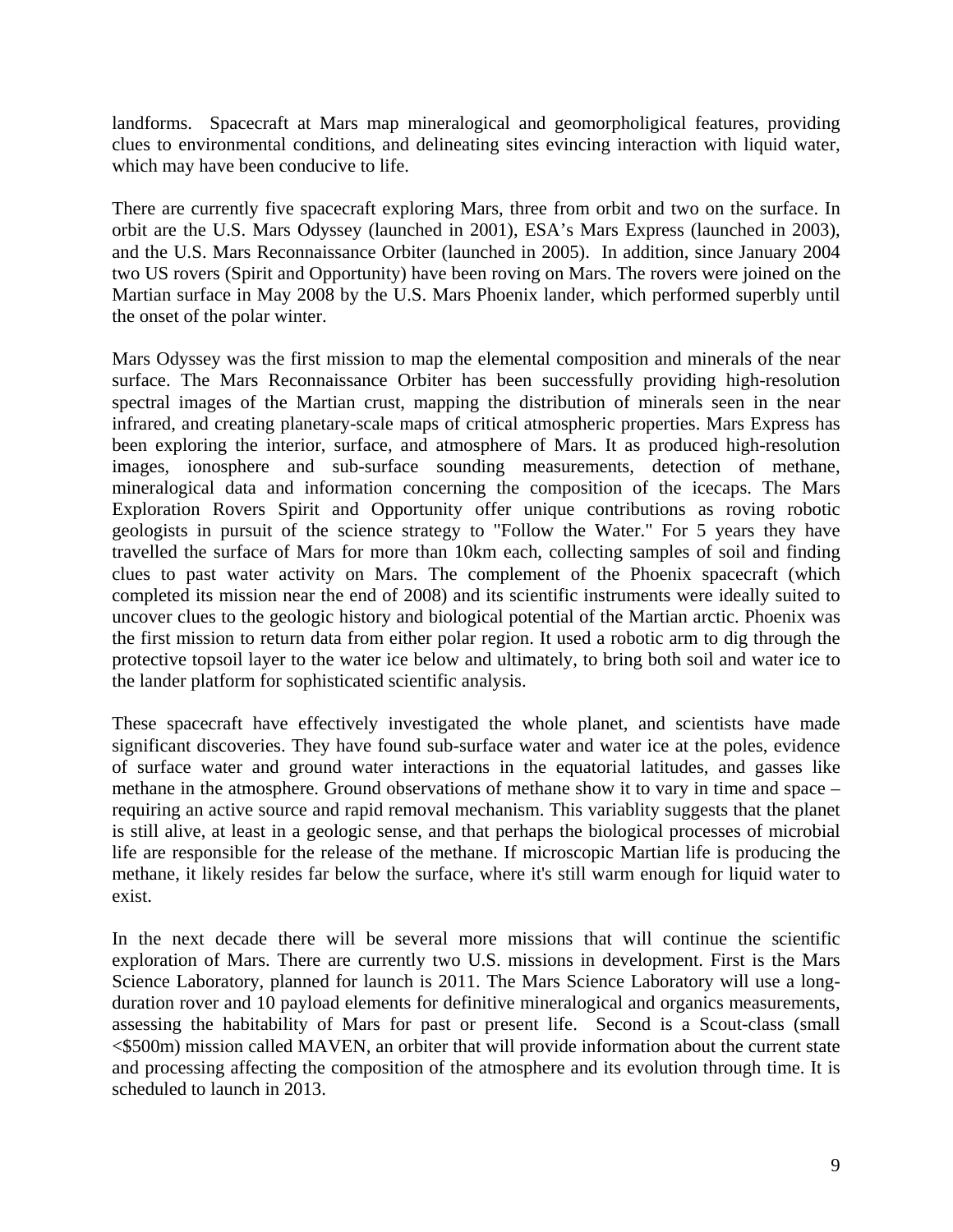In 2016 ESA plans to launch its ambitious ExoMars mission. ExoMars science objectives are to search for evidence of past or present life, characterize the water/geochemical environment including the collections of samples down to a depth of 2 meters, identify potential hazards to future human exploration, and investigate the subsurface and deep interior to better understand the planet's evolution and habitability. It will be the first European mission to demonstrate advanced technologies for Entry, Descent and Landing, and will be the first European mission to employ a surface rover, as well as a Drill and Sample Preparation and Distribution System.

The first joint Chinese-Russian mission to the Martian Moon Phobos is set to launch in October 2009. It should reach the red planet in August 2010. A Russian Zenit rocket will launch a Chinese Yinghuo-1 satellite and a Russian Phobos-Grunt lander. Phobos-Grunt is expected to study Mars from orbit, including its atmosphere and dust storms, plasma and radiation, before landing on Phobos, Mission's objectives are to collect soil samples from Phobos, and to bring the samples back to Earth for comprehensive scientific research. Rososmos and ESA agreed to use the communications payload onboard of Phobos-Grunt, to support the ExoMars mission. In return ESA, agreed to provide its ground control network for telemetry, tracking and flight control needs of the Phobos-Grunt mission. ESA also helped to plan the Phobos-Grunt mission. The Mars Express camera took high-resolution images of the potential landing sites on Phobos.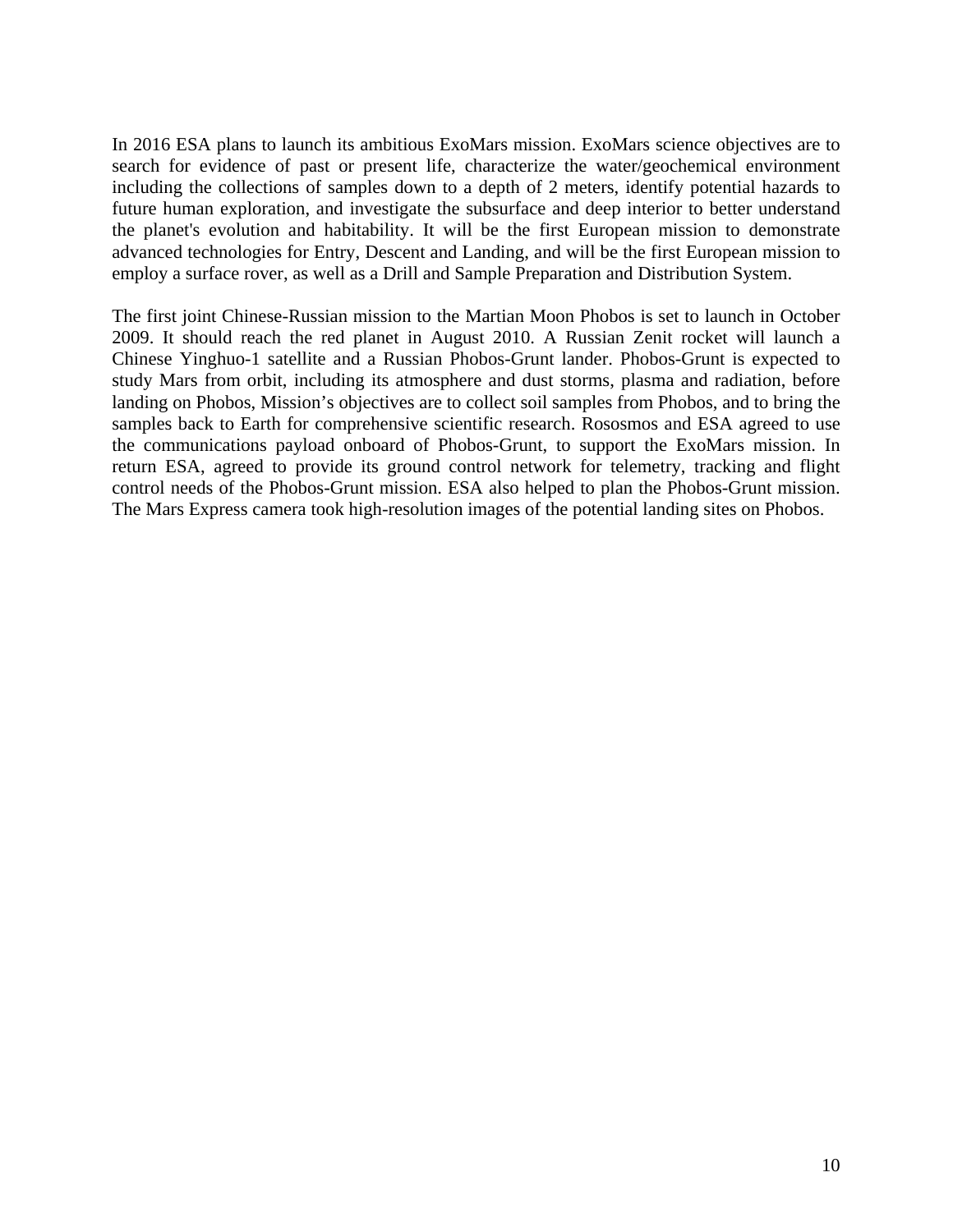# **Part 3**

# **Progress in 2008 towards Opportunities for Integrated and Collaborative Space Exploration**

Part 2 offered a brief overview and summary of current and near-term exploration missions built and launched by individual space agencies. While each mission may have instruments or components provided by international partners, like NASA instruments on India's Chandrayaan I, each can legitimately be thought of as a *national* mission. Cooperation on national missions and cooperation in fully integrated or shared missions will be enhanced with the utilization of the ISECG's International Space Exploration Coordination Tool (INTERSECT). INTERSECT will provide integrated and validated information on international space exploration plans, associated exploration capabilities and systems, and related agencies exploration goals. INTERSECT will greatly enhance agencies ability to identify areas for cooperation, and help inform their own national space exploration architectures to ensure the sum of the whole is greater than the individual parts. In sum, INTERSECT will facilitate communication among agencies to identify more collaborative and integrated exploration efforts.

With respect to robotic missions, two types of such collaborative exploration are under discussion: network science missions, and integrated joint development missions. Human exploration of the Moon also creates an opportunity for integrated international exploration. In 2008 significant progress was made in these areas, and though it is early progress it is the necessary foundation for eventual mission success.

# **3.1 Robotic Network Science – The International Lunar Network**

In March 2008 NASA proposed the concept of the International Lunar Network (ILN) to the international community at the Lunar and Planetary Science Conference. Investigations, which require multiple, simultaneous measurements from more than one surface site are referred to as *network science*. The ILN aims to provide an organizing theme for all landed science missions in the 2010s by involving each landed station as a node in a geophysical network.

In the ILN concept, each node would include some number of "core" capabilities or sensors e.g., seismic, heat flow, laser retro-reflectors. Individual nodes could and likely would carry additional, unique experiments to study local or global lunar science. Such experiments might include atmospheric and dust instruments, plasma physics investigations, astronomical instruments, electromagnetic profiling of lunar regolith and crust, local geochemistry, and in situ resource utilization demonstrations.

Since March several ISECG agency members have been participating in ILN Working Group discussions to define the network's core measurements, enabling technologies, and communications requirements to ensure the inclusion of nodes on the far side of the Moon. On July 24, 2008 a meeting of the space agencies of Canada, France, Germany, India, Italy, Japan, the Republic of Korea, the United Kingdom, and the United States was held at NASA's Lunar Science Institute, located at the Ames Research Center. During the meeting, the representatives of the nine space agencies, mentioned above, discussed cooperation on ILN and agreed on a statement of intent as a first step in planning.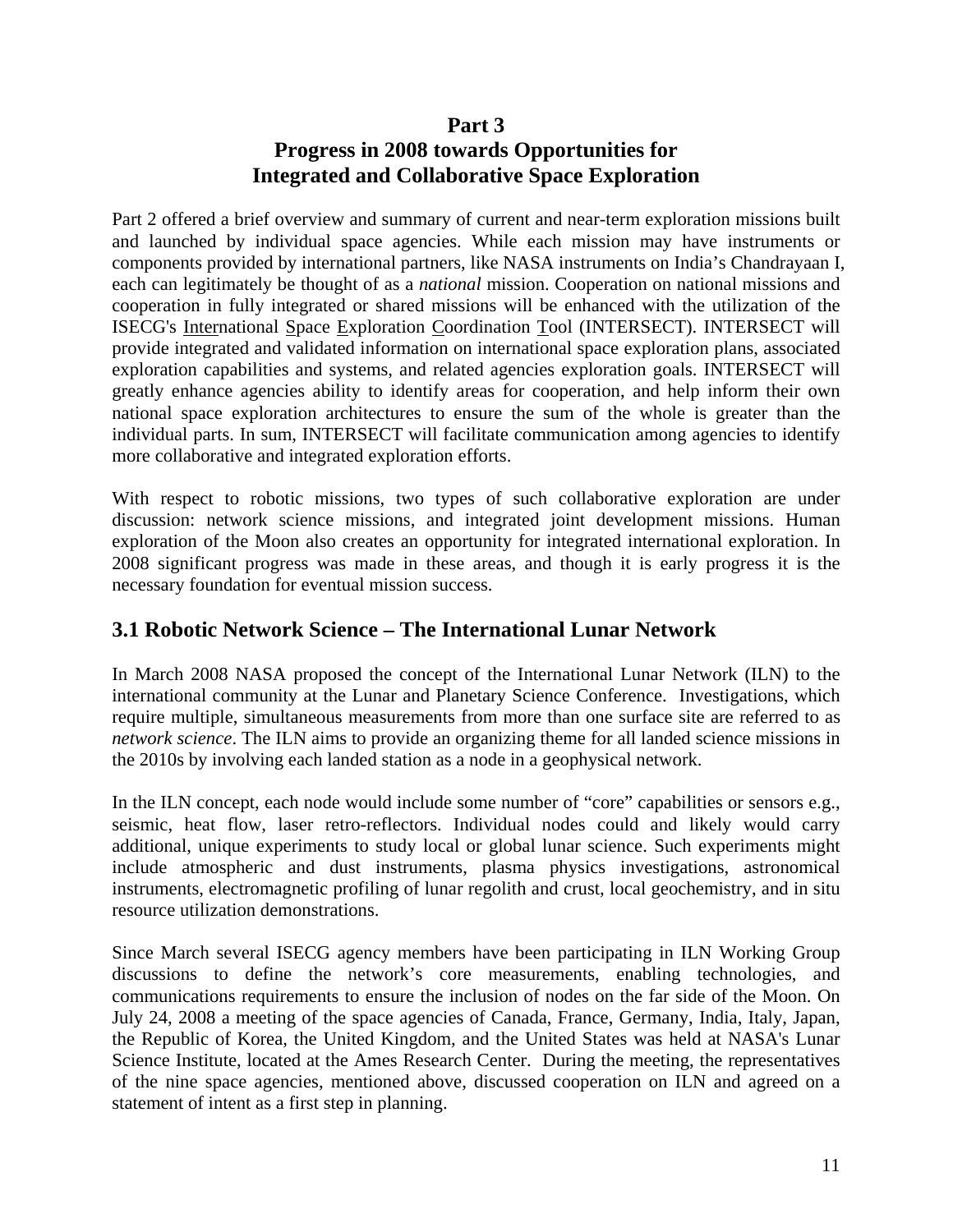If the ILN is successful it will demonstrate the feasibility of network science for the geological study of Mars.

# **3.2 Joint Development for Robotic Exploration – Mars Sample Return**

A Mars Sample Return (MSR) mission has been at the top of many international priority lists for Mars science. In 1993, the international community established the International Mars Exploration Working Group (IMEWG) to provide a forum for the coordination of Mars exploration and develop an international strategy. It has long been recognized that a MSR mission would be so complex as to have high development costs and high implementation risks. In order for such a mission to be feasible, it would be necessary to share the costs and risks among multiple international partners. In May 2006 IMEWG chartered a specific working group to examine the feasibility of an international MSR mission. This working group began its efforts in September 2007 under the name iMARS – international Mars Architecture for the Return of Samples.

The iMARS working group released a Phase 1 report in June 2008 that among other topics summarized international mission architecture options and identified technology development milestones to accomplish a multinational MSR mission. The report in full is titled "Preliminary Planning for an International Mars Sample Return Mission: Report of the iMARS Working Group," and can be found at the following website: <http://mepag.jpl.nasa.gov/reports/index.html#IMEWG>. The iMARS team had thirty-one participants from ten different countries<sup>[2](#page-11-0)</sup> broken into three sub-teams focusing on engineering requirements, science objectives, and facilities needs for the study of returned samples. The team analyzed five mission architecture scenarios and produced a reference architecture approach that includes two elements launched separately: one carrying an orbiter that includes the Earth return system and one with the landed components including a sample-acquisition rover and the Mars ascent vehicle that launches the sample from Mars' surface. The reference architecture also includes recovery and containment after Earth entry and one or more Sample Receiving Facilities.

One benefit of the iMARS effort is that it sheds light on the many difficult questions that have to be answered in carrying out a truly integrated international mission, questions beyond the technical issues of where to land on Mars and what samples to collect. Questions having to do with program management protocols, funding mechanisms, task allocation for each piece of the mission architecture, and science oversight are all subject to inquiry. The development of the reference architecture for MSR was only step one in a multistep process for IMEWG and iMARS, but if there is ever to be a successful MSR mission then this first step, taken together by an international community, may prove to be the most important.

<span id="page-11-0"></span><sup>&</sup>lt;sup>2</sup> Australia, Belgium, Canada, France, Italy, Japan, Sweden, Switzerland, United Kingdom, United States plus the European Space Agency.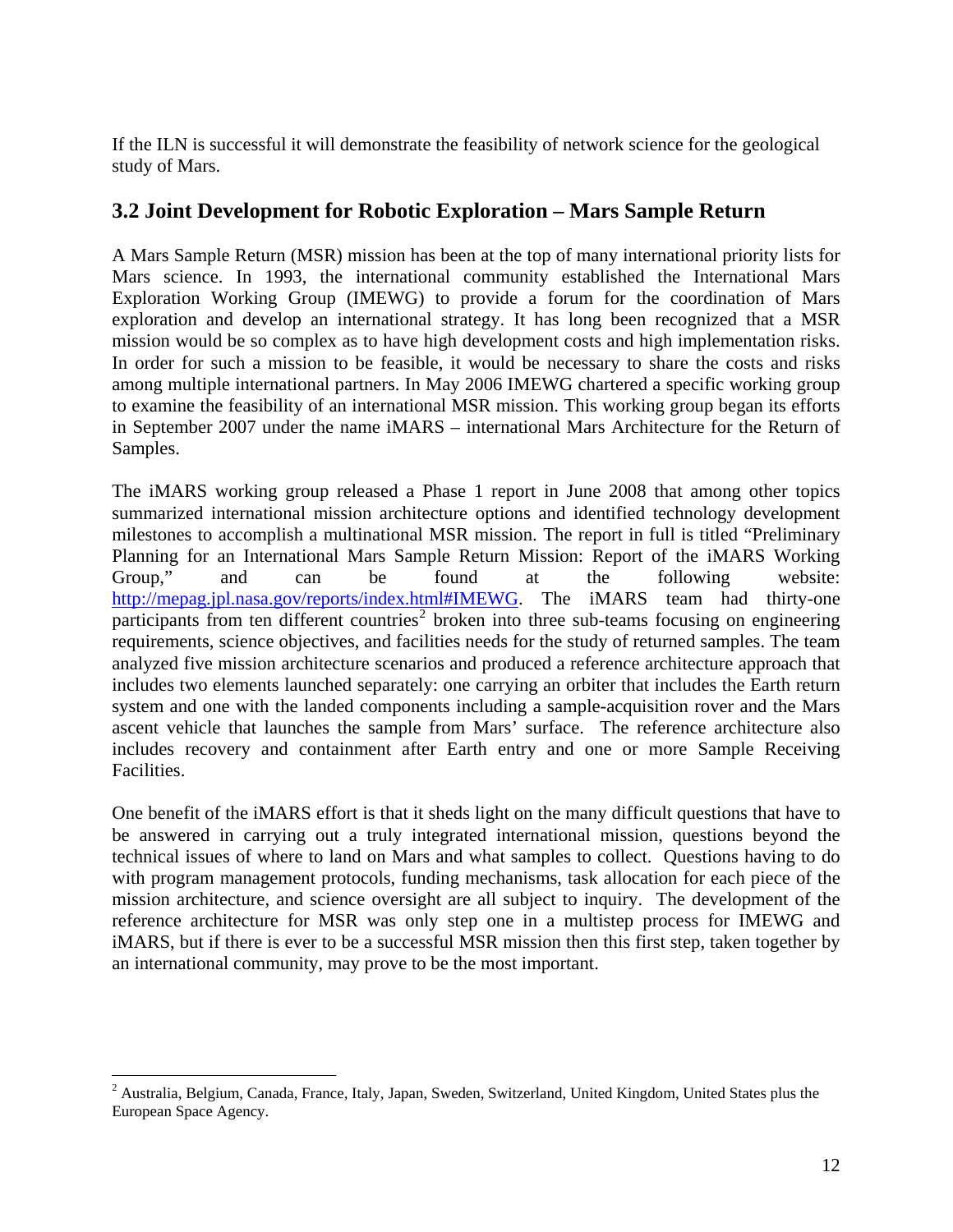# **3.3 Collaborative Human Exploration of the Moon**

Described briefly in Section 2.1.2 the NASA Constellation Program is leading the development of a new fleet of U.S. transportation vehicles to enable space exploration beyond LEO. In addition to the Ares I and Orion vehicles, already mentioned, NASA is developing the Ares V cargo launch vehicle and the Altair lunar lander. Together, these vehicles will all be used to transport human crews to the Moon no later than 2020, and will be part of missions to explore beyond in coming decades.

NASA completed its first important milestone for lunar exploration, a Lunar Capability Concept Review (LCCR) in June 2008. The three-day LCCR capped a nine-month study that looked at possible lunar mission scenarios and compared them to the capabilities of the Ares V and Altair. The review refined early configurations of the Ares V rocket to ensure its capability to deliver the Altair lunar lander, four astronauts and cargo anywhere on the moon and return the crew to Earth at any time. The Ares V will be able to send more than 156,600 pounds/71 kilograms of cargo and components into orbit to the moon. Altair will be capable of landing four astronauts anywhere on the moon, providing life support for the first weeklong surface exploration missions. A variant of the lunar lander will serve as an autonomous cargo carrier, taking modular outpost components, lunar rovers, and scientific equipment to the moon's surface.

These NASA provided transportation elements cannot comprise the full suite of systems operating on the Moon if human lunar exploration is to have a sustainable future. To sustain human presence beyond Earth, we should learn from science 'on the Moon' how to live and work on other celestial bodies. To do so will take time and experience, and much like the MSR mission there will be significant cost and risk, almost requiring international collaboration as a result. Recognizing this fact NASA worked with ISECG members to create in early 2008 the space exploration International Standards Working Group (ISWG) introduced in paragraph 1.2.4. This working group will first take on the task of identifying the key exploration element interfaces recommended to be common, and of priority, that would maximize opportunities for international cooperation in an open architecture environment.

In order to identify these interfaces, the ISWG is preparing a number of lunar surface exploration scenarios and associated surface elements for transportation, habitation, and scientific investigations. It will be the forward work of the ISECG participants to add to the tasks of the ISWG an agreed to slate of science objectives to be accomplished via a human presence at the Moon, and, to identify the best way for human activity at the Moon to inform preparation for an eventual human mission to Mars. Building on this work, the ISWG in 2009 will outline, an international surface exploration reference architecture and begin to identify what all the various ISECG members can contribute to the long-term human exploration of the Moon. This will be about a two-year effort, and in keeping with the general timeline when agencies will have completed their conceptual studies for a, Lunar Surface Architecture.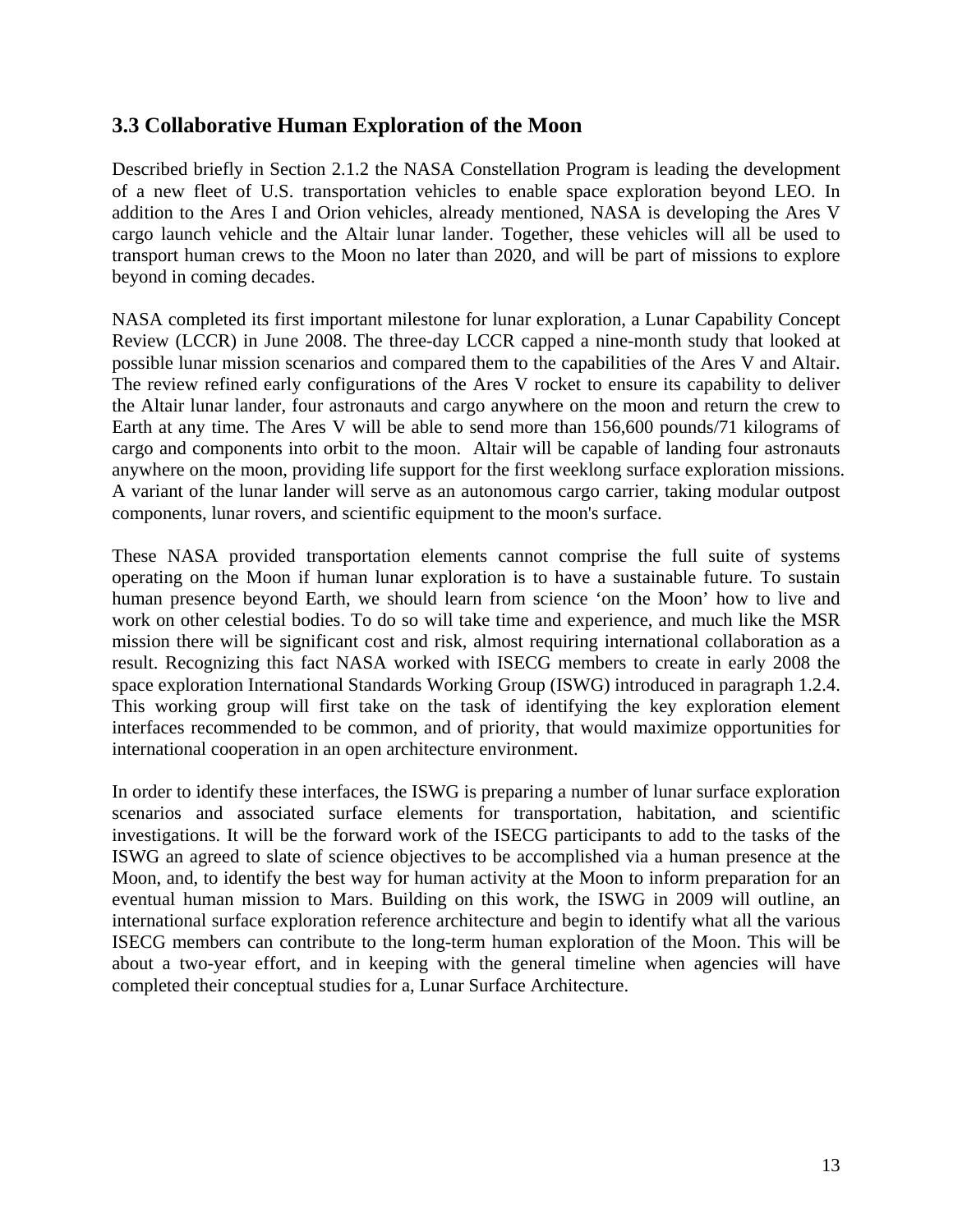# **3.4 An Eventual Human Mission to Mars**

For several years NASA and ESA have independently examined the complexities of a human mission to Mars and have identified many of the technical barriers that currently exist. In 2008 ESA presented several of its conclusions about the requirements for a human mission to Mars at its Exploration Conference in July, and NASA finalized its Mars Design Reference Architecture 5.0. A brief review of either agency's work would show that the primary source of humans-to-Mars challenges is the time requirement, with missions lasting in excess of 500 days and transportation to and from Mars taking approximately 180 days each way. The challenges that fall out of such a mission profile can fall into at least five categories, including transportation and propulsion, power and thermal, habitation, human protection, and technology development.

Much can be learned in these areas by utilizing the Moon as a proving ground. As was stated in the Framework Document, *The Moon, as our closest 'natural space station,' is the ideal place for humanity to develop the capability to journey to Mars and beyond.* Consider the need to provide for a safe and effective long-duration mission with exposure to the Mars radiation and solitary environment. A successful human mission to Mars will require the long-duration performance of countermeasure equipment and protocols, medical diagnosis and treatment equipment, and long-term food storage. As a proving ground, the Moon can validate the efficacy and performance of countermeasure equipment, validate and demonstrate medical equipment, and validate food systems and habitat human factors.

It is the forward work of the ISECG to use much of the work carried out by individual agencies or small groups of agencies as a foundation for more collaborative roadmapping of the way forward in space exploration. Such a roadmap would identify the kinds of challenges described above and identify scenarios by which an international community can meet these challenges. The first version of INTERSECT and an interim report from the ISWG will be the foundation of such a long-term roadmap.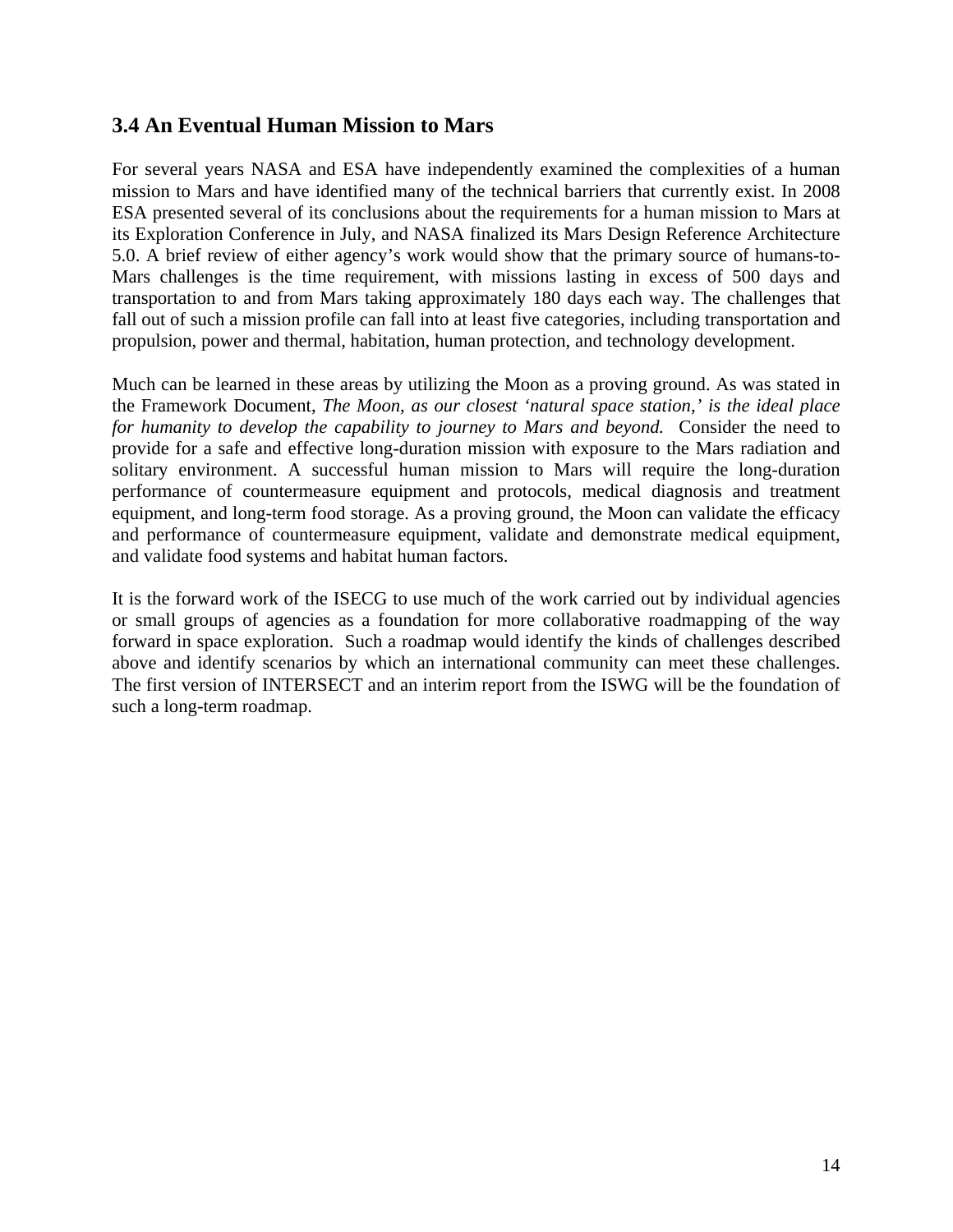# **Part 4 Summary and Way Forward**

*The Global Exploration Strategy: The Framework for Coordination* published in 2007 articulated the following Themes for the international exploration of space:

- New Knowledge in Science and Technology
- A Sustained Presence Extending Human Frontiers
- Economic Expansion
- A Global Partnership
- Inspiration and Education

The ISECG Annual Report 2008 shows that much progress has been achieved in all these themes by space Agencies, individually, through collaborative activities and collectively facilitated by existing international groups, including the ISECG.

#### **New Knowledge in Science and Technology**

New knowledge derived from lunar and Mars missions (see paras 2.2.1 and 2.2.2)

- Chandrayaan orbiter mission
- Kaguya orbiter mission (see also JAXA Exploration Highlights in Annex)
- Chang'e 1 orbiter mission
- Several Mars orbiting and landed missions including Phoenix in 2008 (see also NASA Exploration Highlights in Annex)

New capabilities developed for human exploration (see para 2.1.2)

- 1<sup>st</sup> successful flight of ATV mission to ISS (see ESA Exploration Highlight in Annex)
- Attachment of Columbus laboratory to ISS (see ESA Exploration Highlight in Annex)
- EVA capability demonstrated during  $3<sup>rd</sup>$  Shenzhou mission
- PDR of ARES I successfully completed (see NASA Exploration Highlights Highlight in Annex)

## **A Sustained Presence – Extending Human Frontiers**

 $10<sup>th</sup>$  year of on orbit operations onboard ISS (see para 2.1.1)

## **Economic Expansion**

Emerging commercial capability providers (see para 2.1.3):

- Demonstration of commercial suborbital transportation capabilities by Virgin Galactic/Scaled Composites
- Successful launch of Falcon 1launcher by Space X
- Successful deployment of prototype inflatable habitats by Bigelow Aerospace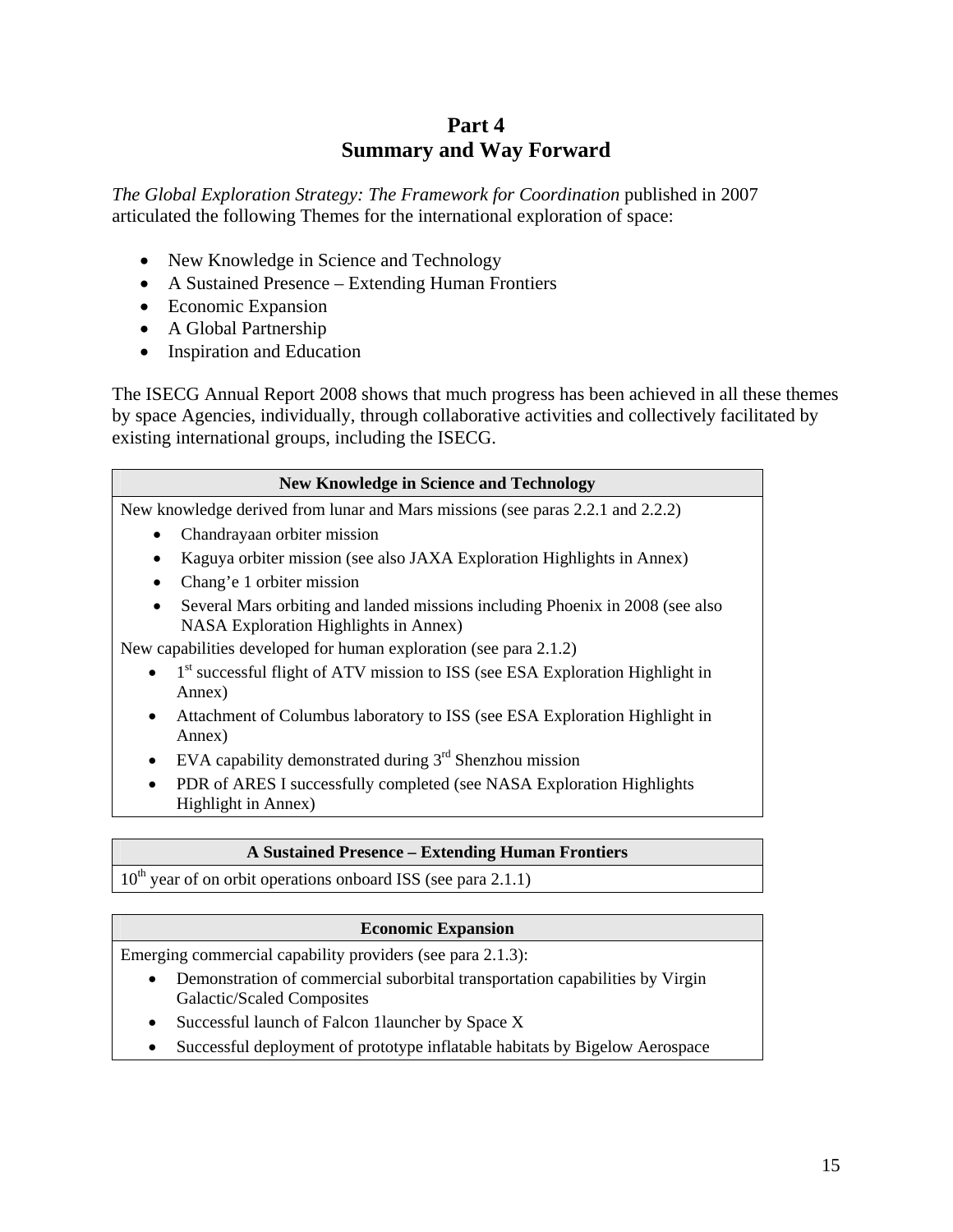#### **A Global Partnership**

- Development of prototype of International Space Exploration Coordination Tool (INTERSECT) for information exchange on planned missions and capability developments by the ISECG (see para 1.2.3)
- Initiation of International Lunar Network (ILN) initiative by NASA (see para 3.1)
- Development of a reference architecture for Mars Sample Return mission by iMARS working group which is subordinated to the IMEWG (see para 3.2)
- Initiation of work on an international reference architecture supporting human missions to Moon by the Interface Standards Working Group which is subordinated to the ISECG (see para 3.3)

#### **Inspiration and Education**

Initiation of a working group for coordination of public engagement activities by ISECG (see para 1.2.1)

The future exploration plans of space Agencies demonstrate a shared ambition to further progress in the implementation of the Global Exploration Strategy. ISECG will continue to provide a platform for early information exchange between these Agencies for coordinating plans and identifying opportunities for international cooperation.

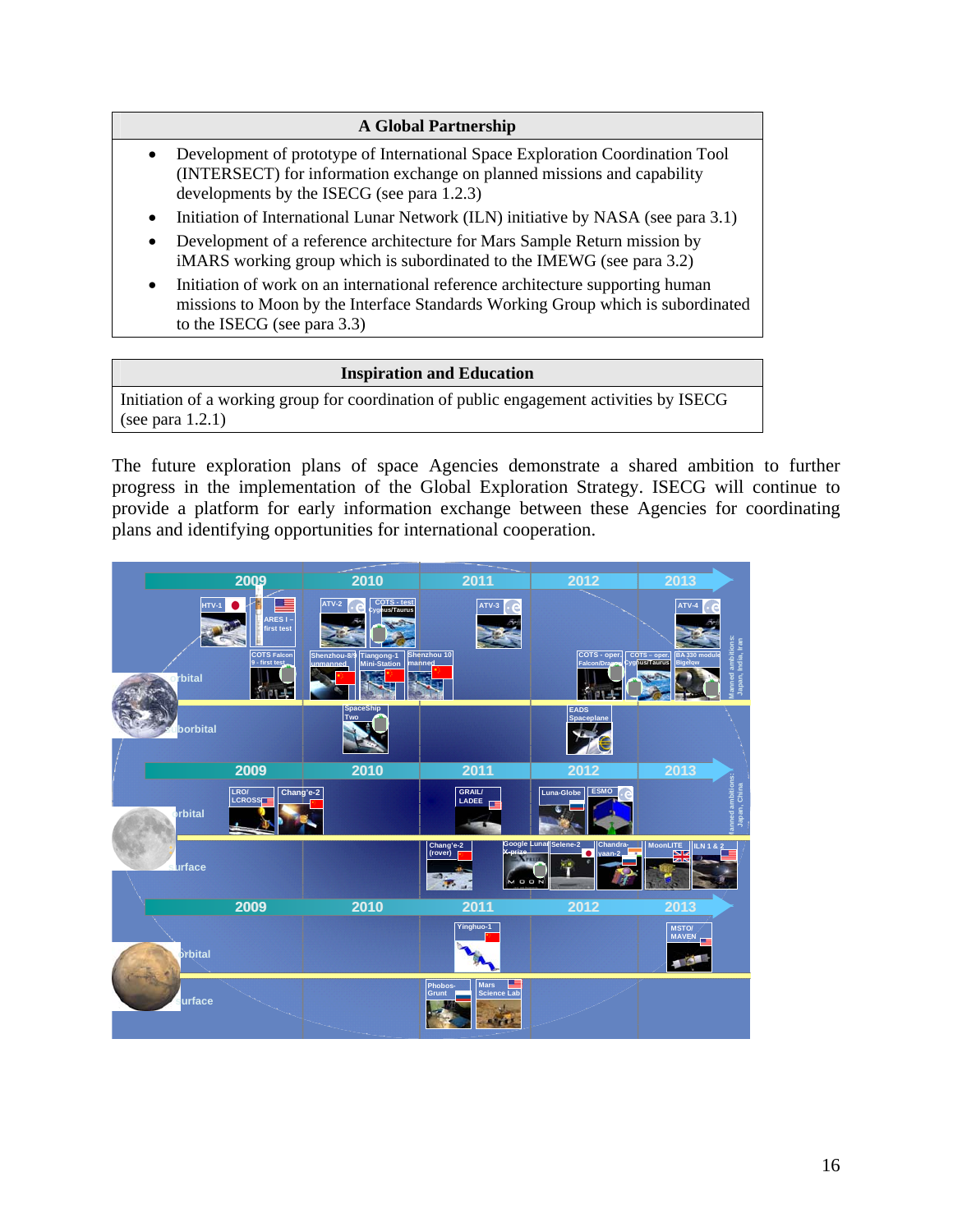ISECG will specifically address the following objectives throughout 2009:

- Better understand global exploration objectives and means of achieving these objectives through collaboration;
- Finalize the development of a tool for sharing information on space Agencies exploration plans, including future missions and capability developments;
- Progress in the development of a reference architecture enabling the implementation of internationally developed mission scenarios for human lunar exploration and derive from the architecture priorities for the development of international interface standards;
- Raise awareness of the ISECG role and products among relevant stakeholders and establish working relations with other existing international working groups for mutual benefits;
- Develop a global strategy for conducting effective public engagement as an important pillar for sustained exploration;
- Explore opportunities and barriers for private sector engagement in global exploration;
- Map the barriers to human Exploration and identify the significant, known technological and operational challenges associated with extending robotic and human presence to various Solar System destinations.

Results achieved on these objectives will be reported in the ISECG Annual Report 2009 and presented at major upcoming international conferences, including the International Astronautical Congress which will take place in Daejong Korea in October 2009.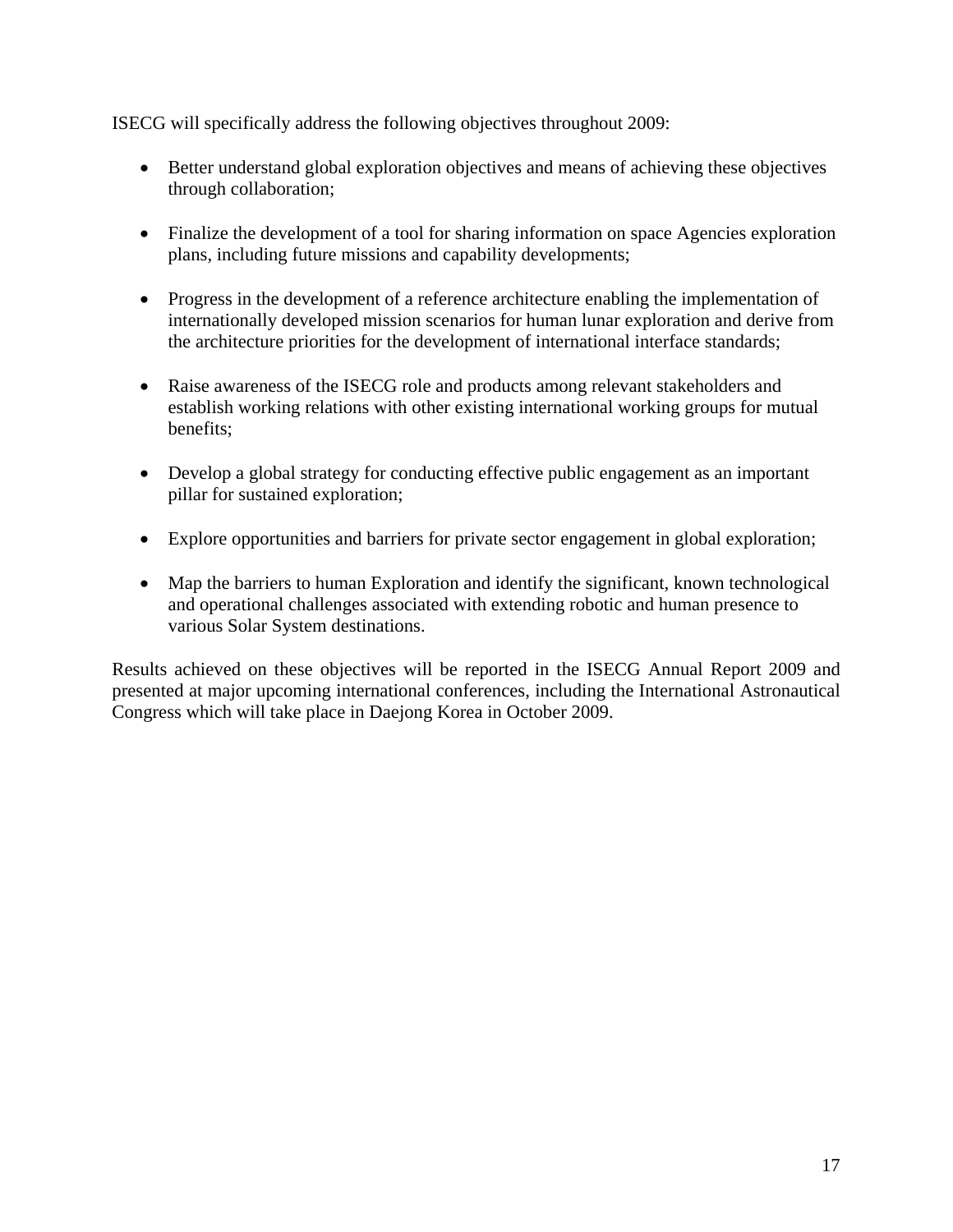# **ANNEX I**

# **HIGHLIGHTS of SPACE AGENCIES' EXPLORATION ACTIVITIES**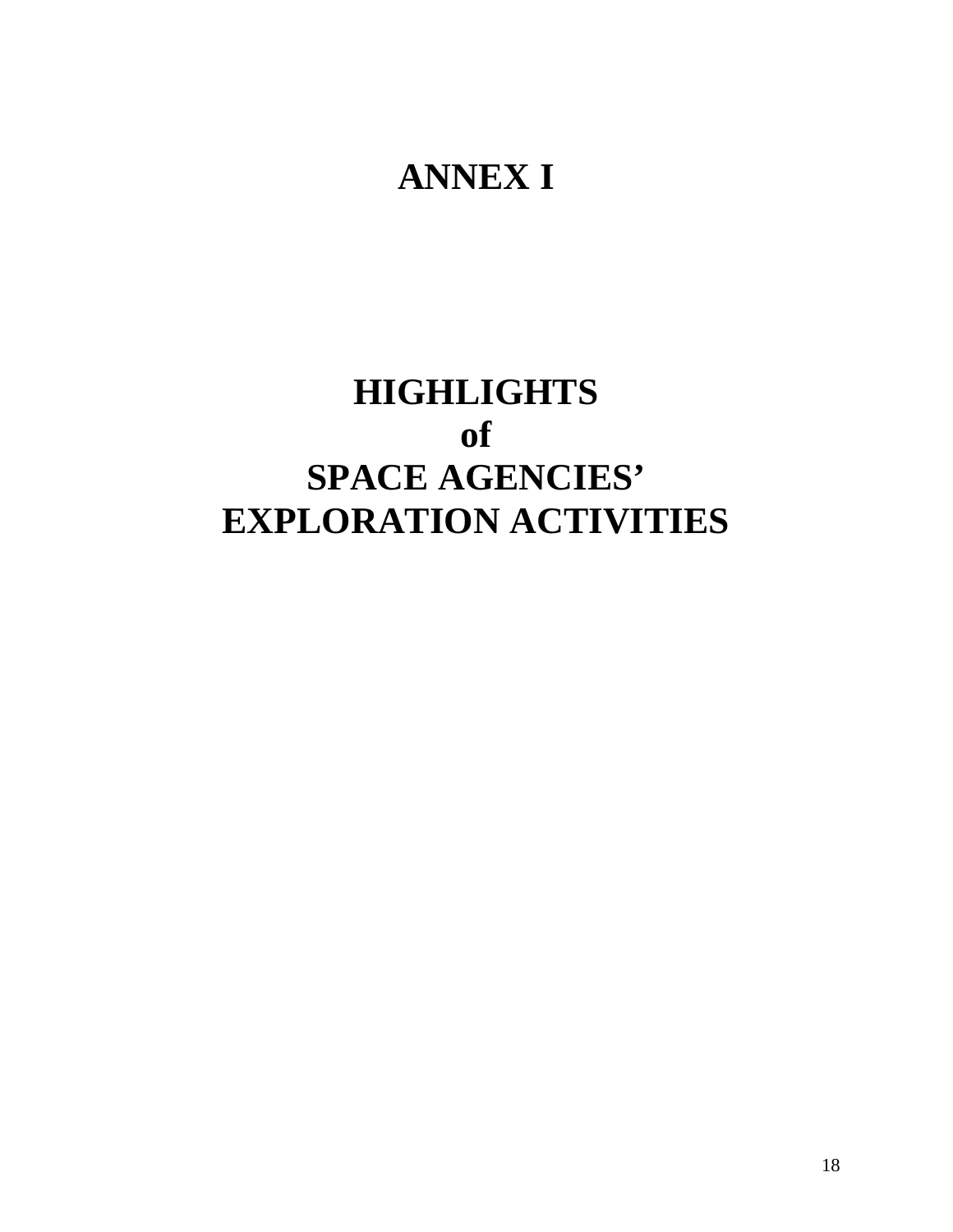#### **ASI/Italy Exploration Highlights**

#### **Introduction**

The year 2008 has been characterized, for Italy as for the other ESA Member States, by the Ministerial Council held in November, hosted in Den Haag (The Netherlands) and chaired by Italy. During this event, Italy reaffirmed its leadership on the robotic mission ExoMars to be launched to Mars in 2016 and confirmed its commitment for its contribution to the European exploitation of the International Space Station.

It is worth noting that the Italian MPLM module Leonardo flew on the Shuttle mission STS126, launched on November 14th. Outstanding scientific results have been collected by the Italian instruments on-board the NASA Mars Reconnaissance Orbiter and ESA Mars Express missions. Last, in the framework of an AO for small missions, a lunar orbiter has been selected and the phase A study of such mission named MAGIA has been performed.

#### **Past significant events and missions**

Hereafter are reported the significant events related to exploration during the past year:

- *Human exploration*
	- o MPLM Leonardo flight on Shuttle mission STS126. Leonardo is one of the three Multi Purpose Logistics Modules build in Italy under a NASA-ASI agreement and used to bring up to seven tons of material, to the ISS.
	- o ELITE-S2 (ELaboratore Immagini TElevisive for Space  $2<sup>nd</sup>$  edition): P/L developed to understand the effect of medium/long duration space flight on human task performances over time. This experiment has been carried out for 32 hours astronaut time during 2008 on ISS.
	- o Life Support System activities (CAB Controllo Ambientale Biorigenerativo).
- *Robotic exploration*
	- o Operations, data acquisition and analysis of Italian instruments on-board ESA Mars Express (MARSIS and PFS) and NASA MRO (SHARAD) missions. In particular, images provided by the radars allowed scientists to infer that the crust and the upper mantle of Mars are stiffer and colder than previously estimated and large deposits of ice have been identified at low latitudes.
	- o Together with European partners, pre-PDR and PDR activities of ExoMars (Prime Contractor TAS-I) and PDRs of the Italian P/Ls (4 PI instrument plus contribution to other 5).
	- o Completion of the joint feasibility study performed together with JAXA on the possibility to launch the Hayabusa-2 mission with the VEGA launch vehicle.
- *Earth based activities*
	- o Prosecution of the activities related do the development of a field infrastructure in Morocco for field testing for robotic Mars exploration technologies (rovers mobility/long distance traverses, navigation, remote control, instruments operations, landing systems - procedures, technologies).
	- o Strong participation to the ESA Aurora Core Programme (architecture studies, MSR preparation studies, and activities related to general exploration technologies and preparation for Lunar exploration).
	- o The development of a GIS (Geographical Information System) for Mars called PAGIS (Planetary Geosciences Information System) to elaborate and produce thematic maps is ongoing.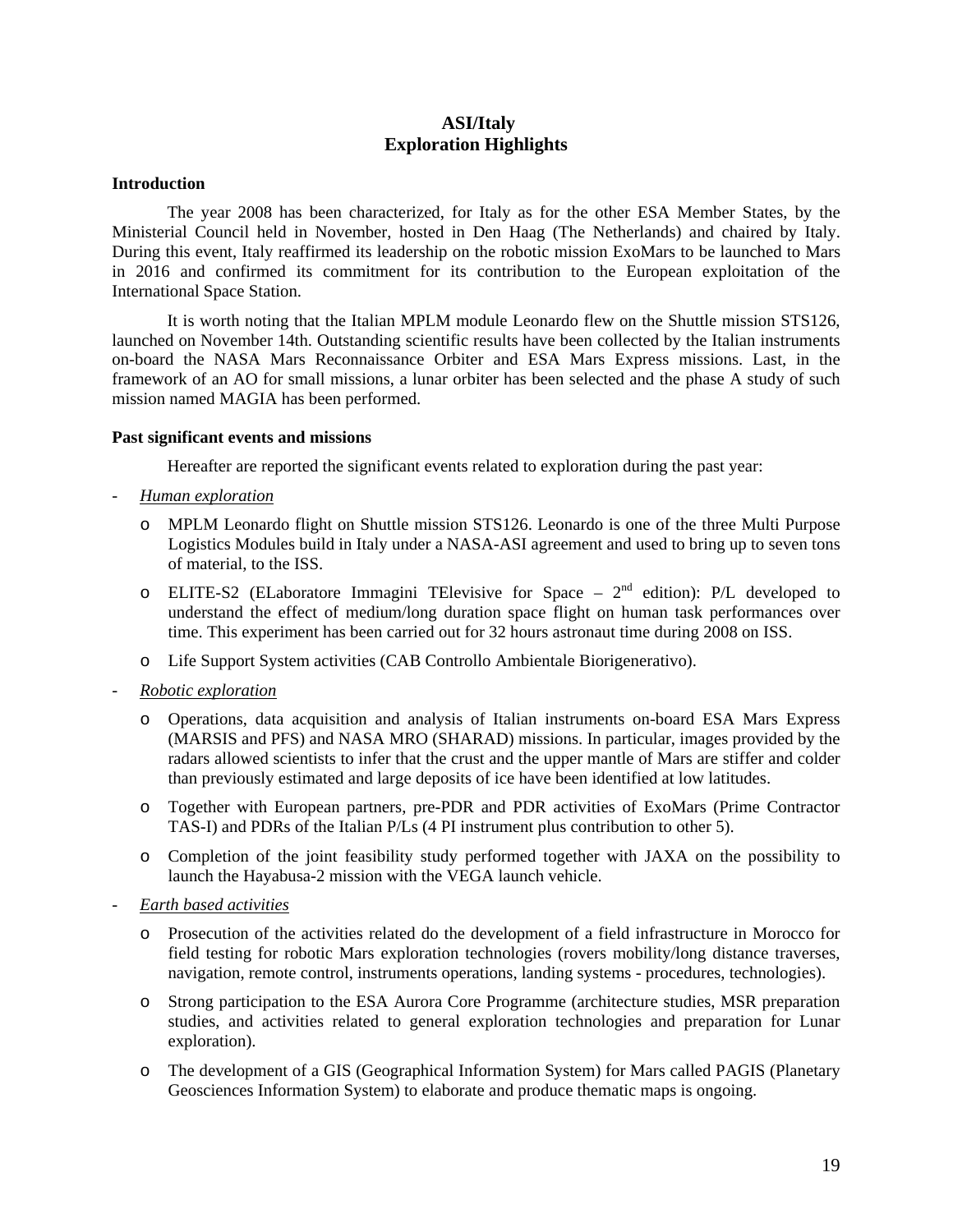- o Participation to the GES activities, IMEWG activities (in particular the MSR WG activities) and signature of the ILN SoI.
- o The Italian astronaut Paolo Nespoli, as crew member of Expedition 26 to ISS, has been assigned for a launch in November 2010 on Soyuz 25 and return in May 2011 on Soyuz 25.
- o An Italian Bed-Rest campaign of 7 weeks has been performed in Slovenia in head down (-6°) modality to simulate the physiological effects of microgravity on the human muscle-skeletal, cardiovascular and renal systems. The analyses of the results are ongoing.

#### **Upcoming events**

2009 will be an important year for Italy, as for the other countries part of the EU because of the Exploration Conference scheduled in June in Prague where the role of Europe in Exploration will be discussed. Also at national level, two out of five of the small missions selected in the 2008 AO will be selected for development and one of the mission in competition is the lunar orbiter previously mentioned. The MDS experiment (Mice Drawer System) is scheduled on flight 17A (August 2009) to ISS. Roberto Vittori will be assigned for launch in 2010 on the Shuttle.

#### **Conclusion**

Italy is strongly involved in Exploration, both human and robotic. Currently our main objective is the participation to the Mars Sample Return mission and the utilization of the ISS. At the same time, we are still aiming at enhancing our expertise in the following fields: robotics systems, pressurized modules and life support systems.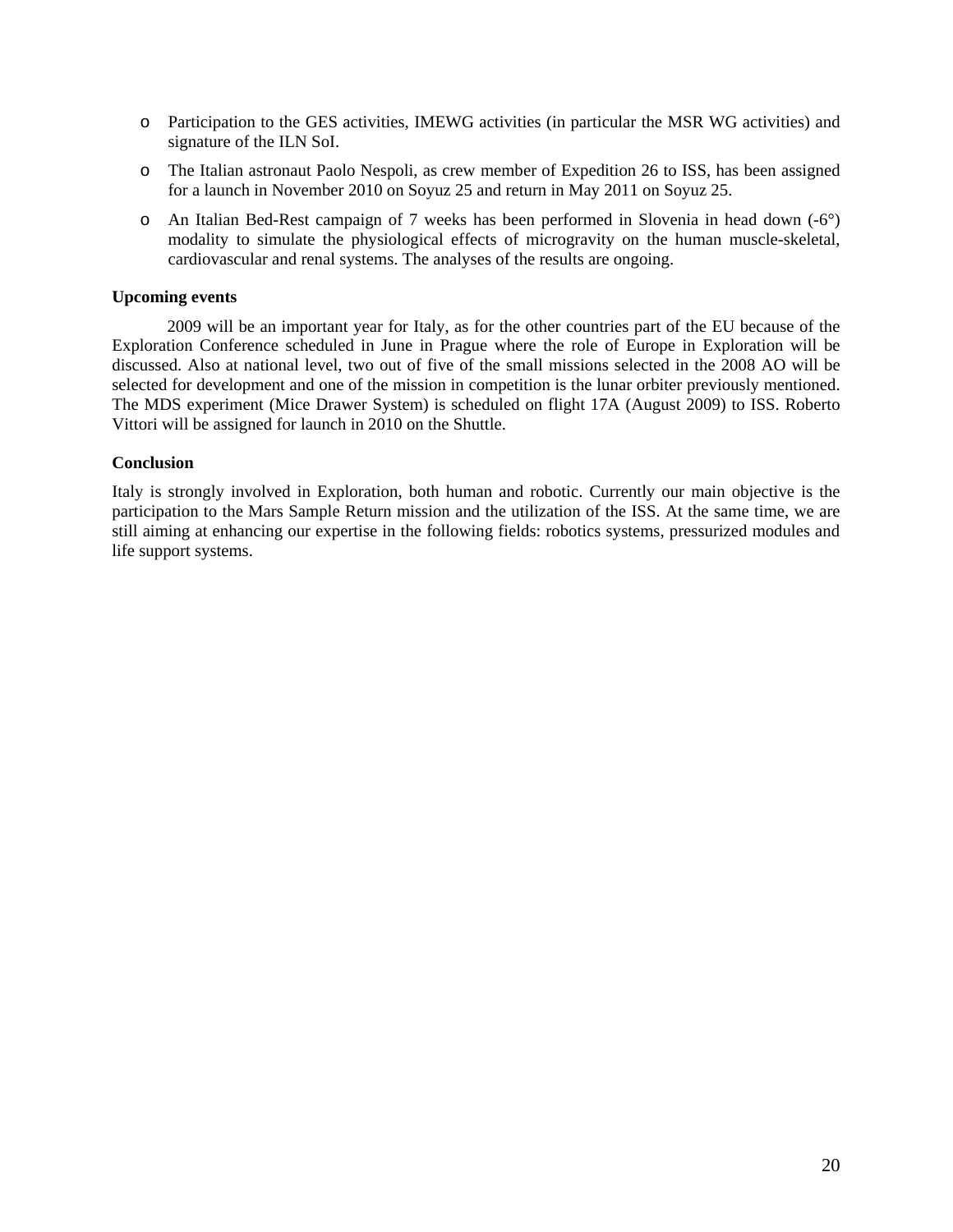## **BNSC/United Kingdom Exploration Highlights**

#### **Introduction**

In addition to its participation in ESA's Aurora Programme the UK is considering how best to engage in space exploration activities. Civil space activities in the UK are coordinated by the British National Space Centre (BNSC), a partnership of government bodies with active involvement in space. The partner responsible for space exploration is the Science and Technology Facilities Council (STFC).

#### **Highlights**

The successful launch of India's Chandrayaan-1 spacecraft carried the UK's Chandrayaan-1 X-ray Spectrometer (C1XS) into orbit around the Moon. By early December it had taken its first successful measurements of the composition of the Moon. The instrument is part of ESA's contribution to Chandrayaan-1 and is an improved version of the demonstration model flown on ESA's SMART-1 spacecraft.

The main thrust of the UK's space exploration activities continues to be through ESA's Aurora programme. At the ESA Ministerial Conference in November 2008, the UK committed to an increase in its subscription to the ExoMars project from  $\bigoplus$  01M to  $\bigoplus$  65M and decided to commit funds to the ESA Mars Robotic Exploration Preparation programme (currently some 25% of the total funds subscribed).

The new *UK Civil Space Strategy 2008-2012 and Beyond*, published in February 2008 (see [http://www.bnsc.gov.uk](http://www.bnsc.gov.uk/)), demonstrates an increased commitment to space exploration. The actions it sets out include following up the Space Exploration Working Group report (published in 2007, see <http://www.stfc.ac.uk/UKSEWG>) to produce a programme of activities that can be proposed to government for funding. This study is expected to be complete in the spring of 2009. The terms of reference of this study may be found on the BNSC web site [\(http://www.bnsc.gov.uk](http://www.bnsc.gov.uk/)).

BNSC has also been working closely with NASA, considering areas of lunar research on which to cooperate. The final report of a Joint Working Group on lunar exploration was published in 2008 and identifies possible programmes of joint activity. These could include the Moon Lightweight Interior and Telecoms Experiment (MoonLITE) mission which would see the deployment of a series of penetrators to conduct measurements on the Moon, and the joint development of science and technology needed for mid-term robotic and human exploration activities. The satellite orbiter would act as a telecommunications station between the surface network and the Earth, relaying information to the Earth during the penetrators' one year life. After that time it could act as a general-purpose communications relay. Following international peer review, STFC has now given approval for a 'Phase A' technical study to establish the feasibility of the mission concept.

During 2008, the UK has also developed a new strategy for its involvement in Mars Sample Return which sets out to provide a sample curation facility, and develop technologies for the ExoMars Rover and instrumentation for sample selection.

As part of its commitment to increase the impact of space on education, BNSC has also run a series of high-profile competitions related to exploration during 2008. School children were invited to propose science experiments to be carried out by British-born space participant, Richard Garriott, during his visit to the ISS in October and to propose novel space exploration enterprises.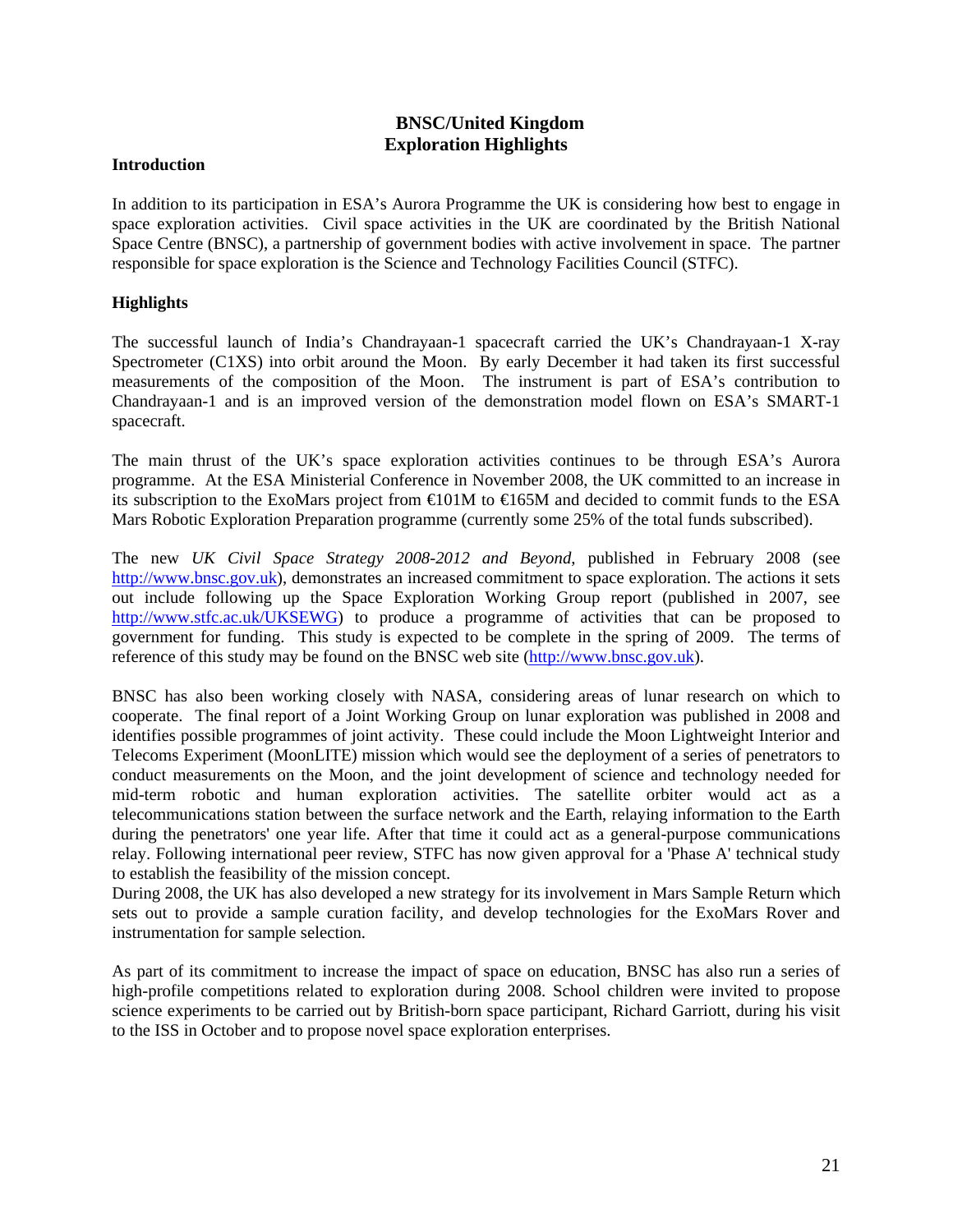## **CNES/France Exploration Highlights**

#### **Introduction**

 As already mentioned, the main contribution of France to the exploration activities is through ESA's programs. However CNES is meanwhile developing complementary activities by providing instruments to the ESA's programs and by supporting the French scientific laboratories.

#### **2008 Highlights:**

In 2008 the political dimension of Exploration has been really emphasised in France at three different occasions:

• **Kourou 02/11/08**: During his first speech on the French Space Policy the French President recognized the importance of Space Exploration, robotic and human (*"I believe we cannot dispute the desire to extend our presence in the Universe as far as our technological prowess and the courage of pioneers will take us")* 

The President proposed key references for the French vision for Exploration, based on the GES namely:

 -"*We should work together to establish the framework for a dialogue with the US and other space powers to structure our efforts."* 

- *"Europe's role is to offer to form a responsible partnership, leveraging our respective strengths, to build a joint project. And naturally, other space powers with a real engineering and financial contribution to offer, and with a real desire to cooperate, could join the partnership."* 

- **Kourou 07/21/08:** During the French Presidency of the European Union, the French government took the initiative of gathering together the 27 European Ministers in charge of Space (including ESA and the EC). They came to the conclusion that Exploration is of such paramount importance for Europe that a real political commitment should be taken at highest political level. Therefore a dedicated conference will be organised soon with European decisions makers to define the European vision for Exploration.
- **Den Haag 12/24/08:** At the Esa's Ministerial Council, France reaffirmed its position on Exploration by supporting its two major priorities: The ISS Utilisation both for science and as stepping stone for the preparation of the next European contribution to human exploration as well as Exomars.

The European Union's next Conference on Exploration in Prague next spring will highlight the direction France and Europe will take at their respective level.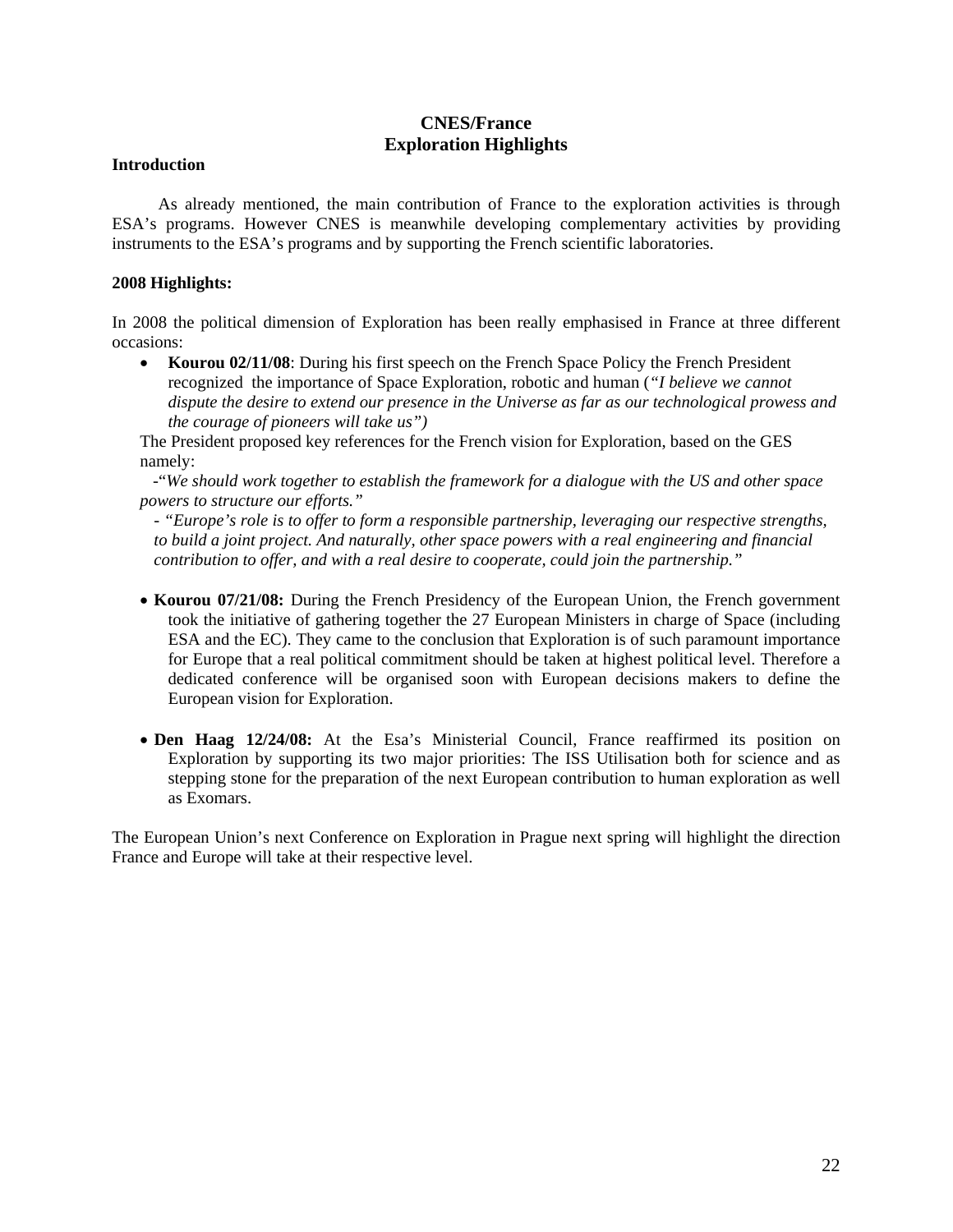## **CSA/Canada Exploration Highlights**

#### **Introduction**

For Canada, the year 2008 could be characterized as the launch-year for in-depth technical studies of potential Canadian contributions to international space exploration initiatives, in addition to pursuing current activities in space exploration on the ISS and missions to Mars. Space in general and space exploration in particular has received renewed attention both from the government and the media.

2009 promises to be even more exciting with two Canadian astronauts scheduled for spaceflights, one being Canada's first on a six-month long-duration ISS Expedition crew, together with increased funding allocated for the development of terrestrial prototypes for future Moon and Mars exploration missions.

#### **2008 Highlights:**

Significant Canadian initiatives supporting space exploration during 2008:

- In March, Dextre the last robotics component of Canada's contribution to the ISS was launched and successfully installed. An essential, versatile tool for servicing the Station, Dextre is a dexterous two-armed robot capable of carrying out maintenance tasks including removing and replacing small components on the Station.
- The CSA continued to support the ISS operations for the Canadian Mobile Servicing System (MSS) with the fully operational MSS Mission Control Center at CSA and Robotics Mission Controllers at NASA-JSC. In addition the CSA continued with its training of astronauts and mission controllers, and made excellent progress in furthering MSS ground control operations (from CSA).
- Canadian scientists increased their use of the ISS. Two subjects completed the life sciences experiment Cardiovascular and Cerebrovascular Control on return from ISS.
- The Canadian weather station on the NASA Phoenix Mars lander marked the first time that Canada, as a nation, landed on the surface of Mars. The weather station's lidar instrument detected snow in the Martian atmosphere by detecting snowflakes falling from clouds about 4 kilometres above the spacecraft's landing site.
- In July, the CSA was the host for the second ISECG meeting.
- At the ESA Ministerial in November, the CSA confirmed its continuing participation to the ExoMars mission.
- The CSA launched a national astronaut recruitment campaign and received 5351 responses from highly educated, highly skilled Canadians. A final selection of two members of Canada's Astronaut Corps will be made during the spring of 2009.
- In 2008 the Canadian Space Agency inaugurated its Exploration Core Program with the aim of advancing potential Canadian contributions to international space exploration activities, while reducing risk and ensuring Canada's readiness to participate as a credible partner.
	- o 18 concept studies evaluating various potential contributions to space exploration activities were completed and a final report is being prepared. These studies covered mobility on the Moon, on-orbit robotics, ISRU, science instruments for the Moon and Mars, manipulators and tools, vision systems, communications systems, and crew medical and life support systems.
	- o Five contracts to build prototypes that will be tested in analogue sites were awarded. These contracts address mobility for ISRU, ISRU operational capabilities, navigation aids for human-sized rovers, rover guidance navigation and control and a terrestrial breadboard of a Mars science rover.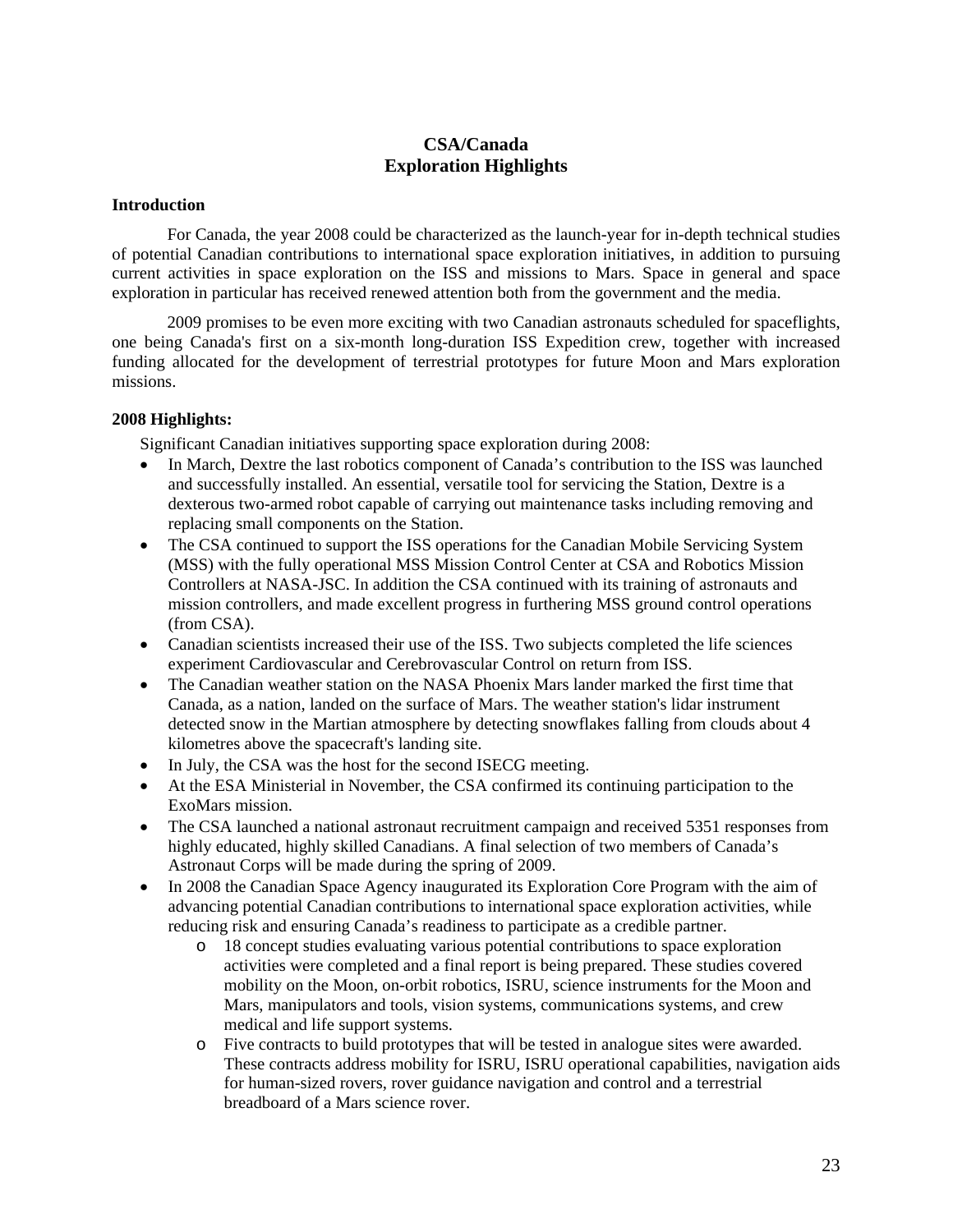- o The Canadian Analogue Research Network was again very active supporting analogue missions for science, technology and astronauts.
- o A request for proposals was launched for nine phase zero studies to define user requirements and the feasibility of Canadian participation in various international space missions: ILN, Selene-2, Mars Sample Return, Mars Science Orbiter, Lunar mobility system, Lunar ISRU system and a robotic servicing module for a future exploration vehicle.
- o The CSA participated in the NASA RESOLVE demonstration for ISRU in Hawaii.
- o A science exploration workshop was also held in November to refine the science objectives for the exploration of the Moon and Mars.

#### **Upcoming events:**

2009 will be even more exciting with the following planned activities:

- In May Dr. Bob Thirsk will become the first Canadian astronaut to take part in a long-duration stay aboard the ISS and will be part of the first six-astronaut crew on the Station.
- In mid-June, Canadian astronaut Julie Payette will fly aboard the Space Shuttle flight STS-127 to install the external scientific platform on the Kibo module.
- In July, the Canadian 3D vision system for rendezvous and docking TriDAR will fly on the STS-128 as a demonstration for docking the Space Shuttle with the ISS.
- Canadian scientists will continue to access and use the ISS for science with the following planned experiments: Bodies in the Space Environment (BISE, a neuroscience experiment); APEX-CAMBIUM, a plant biology experiment with implications for forestry; VASCULAR, a study of the effects of space on the structure and function of blood vessels; Binary Colloid Alloy Test, a NASA-CSA collaboration examining the physics of colloid behaviour; and, SODI-IVIDIL, an ESA-CSA collaboration focusing on the fundamental nature of thermodiffusion.
- The Exploration Core Program activities will increase significantly with the additional funding allocated to the CSA by the Canadian Government in early 2009. These funds will foster the development of terrestrial prototypes of Moon and Mars rovers and other space technologies required to support exploration initiatives. The primary activities will be focused on on-orbit robotic servicing and mobility systems required for the Moon and Mars, along with the required sub-systems supporting science and ISRU. Intermediate deployments are planned to test the system leading to a major integrated deployment in 2012.
- In April, the CSA is planning a Canadian Exploration Workshop to validate exploration scenarios, discuss future plans and create opportunities for linkage between space and terrestrial industries.
- Following a vast consultation with space industry, academia, other government departments and space agencies, and approval by the Government of Canada, the Long Term Space Plan-IV may be released in spring 2010. With a twenty-year vision, the Plan will fully outline the objectives, orientations and investments that will be made over the next decade by the Canadian Space Program to fully respond to and support the priorities of Canada and Canadians.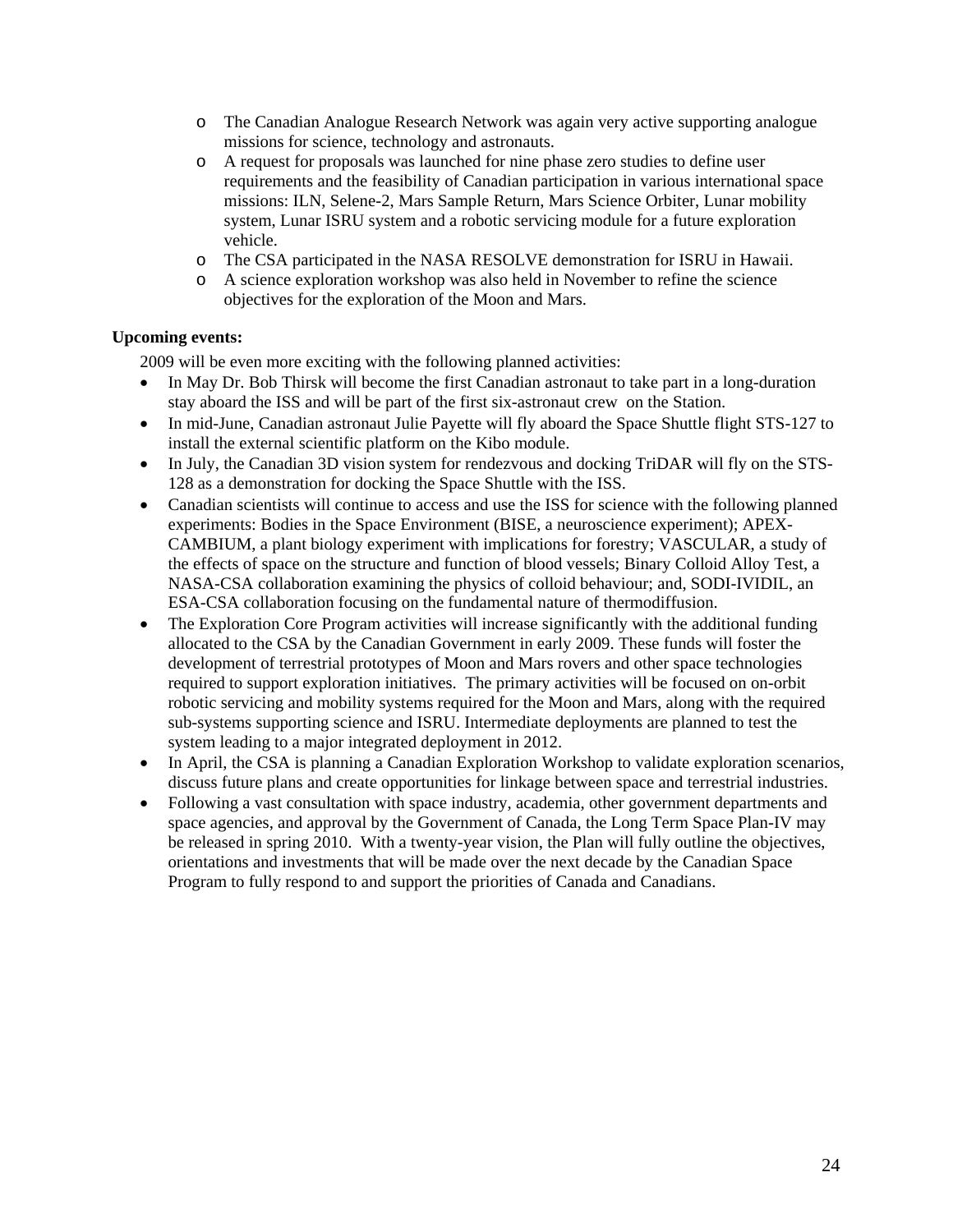## **CSIRO/Australia Exploration Highlights**

#### **Background**

Australia's national science agency the Commonwealth Scientific and Industrial Research Organisation (CSIRO; [http://www.csiro.au\)](http://www.csiro.au/) represents Australia in the International Space Exploration Coordination Group (ISECG). Australia has played a small but significant role in space science since the earliest days of the space age, when cooperative research with the US in radio communications and tracking led to Australia's management of Australian-based ground stations in support of NASA programs ranging from earth orbiting and human space flight to solar system exploration. CSIRO manages operations of the Canberra Deep Space Communication Complex (CDSCC) in Canberra and the new Australian Tracking Facility (ATF) in Western Australia.

Although few Australian research flight projects have flown in recent years, Australia has provided components to a range of international flight projects and is at the forefront of Exploration-relevant technologies such as systems robotics, communications, biomedicine.

#### **Commonwealth Government query**

In March 2008 the Australian Commonwealth Senate Standing Committee on Economics announced an enquiry around Australia's space science and industry. After hundreds of submissions and testimony the resulting publication makes several recommendations toward the coordination of Australia's space activities. The Australian Government (including CSIRO) is preparing a response. In parallel, reorganisation within CSIRO placed the CSIRO Office of Space Science and Application within the portfolio of Australia's representative to ISECG Dr. Miriam Baltuck. We are still working on a name for this group, but CSIRO Space has a nice ring! This entity is a co-investigator in a SMEX space science flight project proposal to NASA submitted in December 2008; if selected CSIRO will manage a government + academic team to provide ground support and data analysis.

#### **Next Steps in 2009**

Australia's path to contributing to ISECG goals lies in international cooperation. Our growing informal working group has met informally over 2008 and we have requested observer status in IMEWG to pursue possible areas of cooperation in a Mars Sample Return mission. Our ad hoc group has continued to expanding to include additional relevant activities and technologies as we continue to pursue avenues for our initial areas of focus. Thus 2009 will see us continuing to further existing dialogues and identify and pursue new possible partnerships.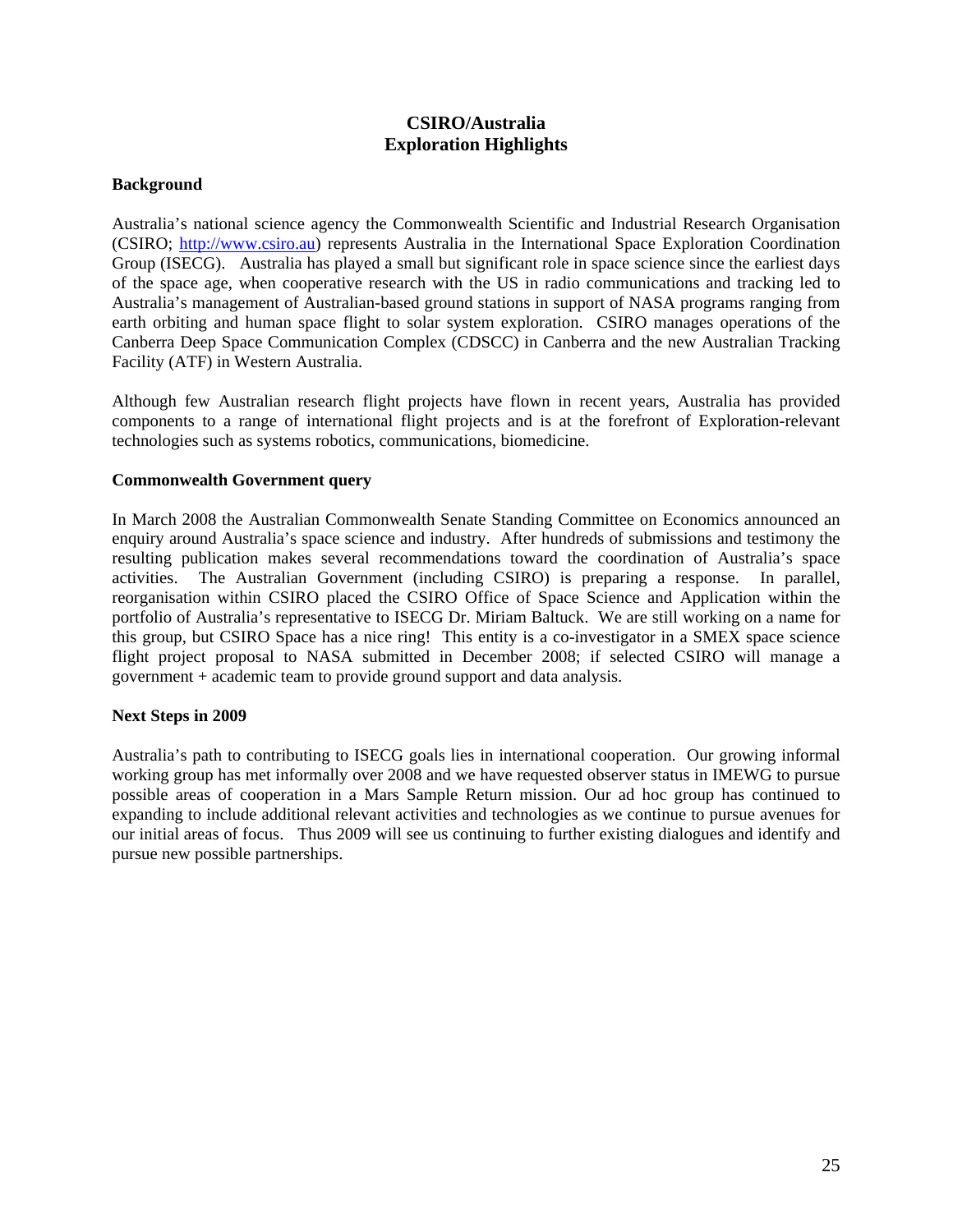## **DLR/Germany Exploration Highlights**

**ISS -** DLR and German industry were intensively involved in the successful delivery and mating of Columbus as well as the successful launch, docking and de-orbiting of ATV. ALL Activities in the European laboratory are since February 2008 controlled by the Columbus Ground Control Centre, a DLR facility in Oberpfaffenhofen, Germany.

**LEO -** The German Space Agency DLR has continued the LEO mission preparation in 2008 with a phase-A study. The mission concept is based on a main satellite and two sub-satellites. The satellites can carry about 100 kg of payload for 15 experiments. LEO will provide a unique and complete set of integrated high-resolution data with global lunar coverage for a broad variety of scientific evaluations. Due to the missing funding decision in 2008, the mission preparation is now discontinued for some time. Results of the phase-A achieved so far, are secured.

**Lunar Soft-Landing Demonstrator** – first steps for the system definition with soft landing capabilities have been taken; this topic is regarded as crucial for future exploration tasks and scenarios.

**Fuel Cell** – a study on the technical feasibility of a regenerative/reversible fuel cell is conducted. It sets up on an existing unique German technology. The research looks very promising. The idea is to use fuel cells as energy storage and converter for future exploration missions, especially in missions with timely limited availability of solar power.

**DGLR** - the German Society for Aviation & Space (DGLR) organized a 3-day meeting in Bremen, from 15th September 2008 onwards. 15 countries participated in the "Moon & Beyond" conference. The organizers judged the quality of presentations & discussions as very good.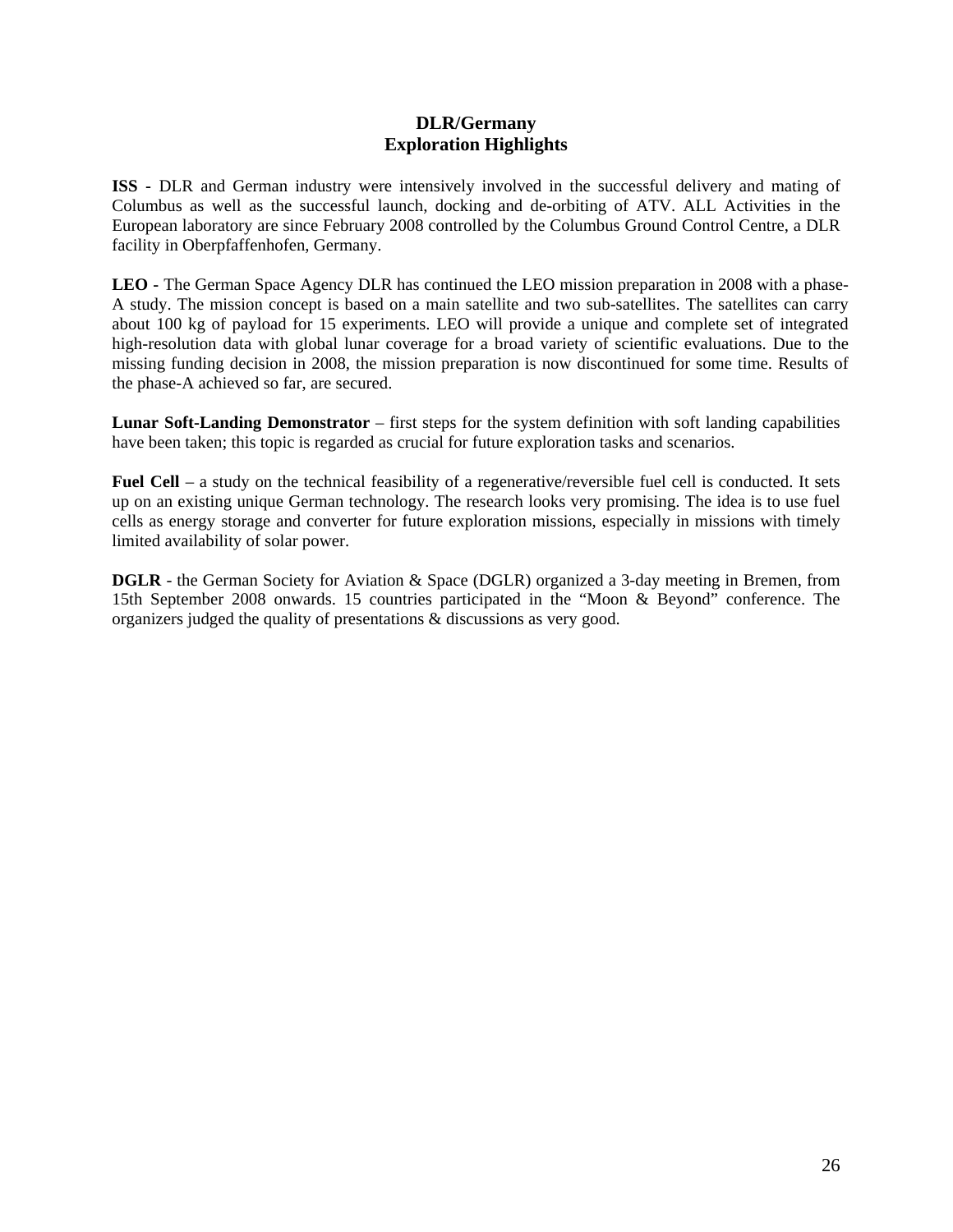## **ESA/Europe Exploration Highlights**

2008 proved to be a successful year for ESA as an international partner in the International Space Station endeavour. The European Columbus laboratory has become an integral part of the ISS since February 2008 and with a perfectly controlled re-entry high above the Pacific Ocean on 29 September, ESA's Jules Verne, the first Automated Transfer Vehicles (ATVs), successfully completed its six-month inaugural mission.

The first steps in scientific utilisation of Columbus took place during the assembly and commissioning mission itself in February. The external payload EuTEF (European Technology Exposure Facility) carried out the first Columbus experiment. EuTEF houses a suite of experiments requiring long-term exposure to open space and covering a variety of disciplines including material science, plasma physics, astrobiology, astronomy and space technology. All 13 experiments have successfully produced research results.

The astronaut selection campaign for new ESA astronauts, started in spring 2008, is entering its final phase.

Frank De Winne, of Belgian nationality and a member of the European Astronaut Corps, was selected to fly to the International Space Station in May 2009 for the start of a six-month mission. The OasISS mission sees him become the first European commander of the Station by October 2009.

On 25 and 26 November the ESA Council meeting at Ministerial level decided on major ESA programmes for the next three years. With regard to human spaceflight, ESA member states endorsed the following programme proposals:

- The **International Space Station (ISS) Exploitation Programme Period 3** (timeframe 2008- 2012), aimed at operating, maintaining and exploiting the European elements of the ISS and providing Europe's contribution to common operations by delivering cargo and services.
- The **European Transportation and Human Exploration Preparatory Activities Programme**  (timeframe 2008-2011), which includes the initial definition phases of an ATV-based cargo download system - Advanced Re-entry Vehicle (ARV) - and studies on the definition of a Lunar Lander.
- The **ELIPS-Period 3 Programme** (timeframe 2008-2012), the continuation of the European Programme for Life and Physical Sciences.

The European Transportation and Human Exploration Preparatory Activities programme received good support securing future work on the Phase A of the Advanced Re-entry Vehicle, Lunar Lander activities and scenario studies analysing the European role in future human spaceflight and exploration as well as work on enabling technologies for transportation & exploration.

With regard to exploration, ESA member states endorsed the following programme proposals:

- The **ExoMars mission**, to be flown in 2016, with a simplification of the mission's architecture in parallel to a consolidation of the technical aspects to institute savings. This could include reduction of certain activities and a possible re-definition of the mission's goals, broadly in line with the initial mission concept, and searching for further contributions by international partners in the framework of a long-term cooperation.
- A **Mars Robotic Exploration Preparation** programme with the aim to prepare long-term technology goals leading to a Mars Sample Return mission, and system studies for intermediate missions' definition.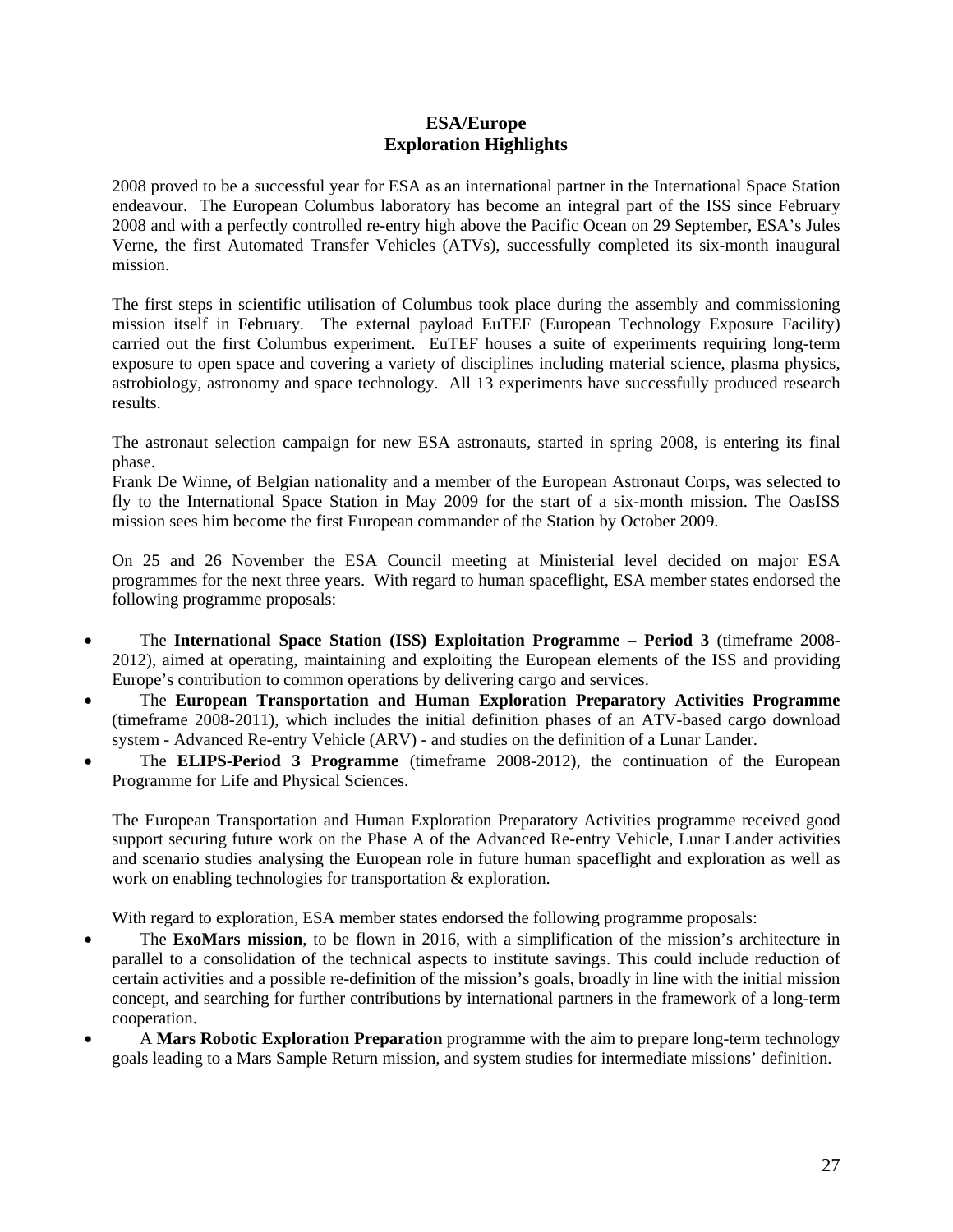In cooperation with CNES, NASA and IMEWG, ESA organised an international event (8 July) where the iMARS work on an international architecture for a MSR mission concept was presented and debated in the context of future space exploration efforts.

Since February 2008, representatives from NASA and ESA have been engaged in detailed assessment of potential programs and technologies that when conducted cooperatively could one day support a human outpost on the Moon. The [NASA-ESA comparative exploration architecture study](http://esamultimedia.esa.int/docs/exploration/IntlExplorationArchitectures/IntegratedArchReview/NASA_ESA_CAA-Report.pdf) was intended to assess the degree to which NASA and ESA's lunar exploration architecture concepts could complement, augment, or enhance the exploration plans of one another. Technical teams from each agency engaged in a series of joint, qualitative assessments of the potential scientific and exploration benefits that arise from collaboration between the ESA capabilities under study and NASA's Ares I and V space transportation systems and lunar surface exploration architecture concepts. A similar architecture study is also being initiated with JAXA.

The Heads of the International Space Station (ISS) Agencies from Canada, Europe, Japan, Russia and the United States met in July 2008 at ESA Headquarters in Paris, France, to review ISS cooperation. As part of their discussions, they noted the significantly expanded capability the ISS now provides for on-orbit research and technology development activities and as an engineering test-bed for flight systems and operations critical to future space exploration initiatives. They reviewed current ISS development, configuration and operations activities across the partnership.

As the partnership moves closer to completion of ISS assembly, the Heads of Agency reaffirmed their common interest in utilising the space station to its full capacity for a period meaningful for stakeholders and users.

The key focus of ESA's activities in the near future remains ISS utilisation and the European participation in the International Space Station operations via the ESA ISS Exploitation programme, including the production of further ATVs to fulfil Europe's obligations. It is also focused on the preparation of the ExoMars mission, the ISS lifetime extension and the lunar lander development activities.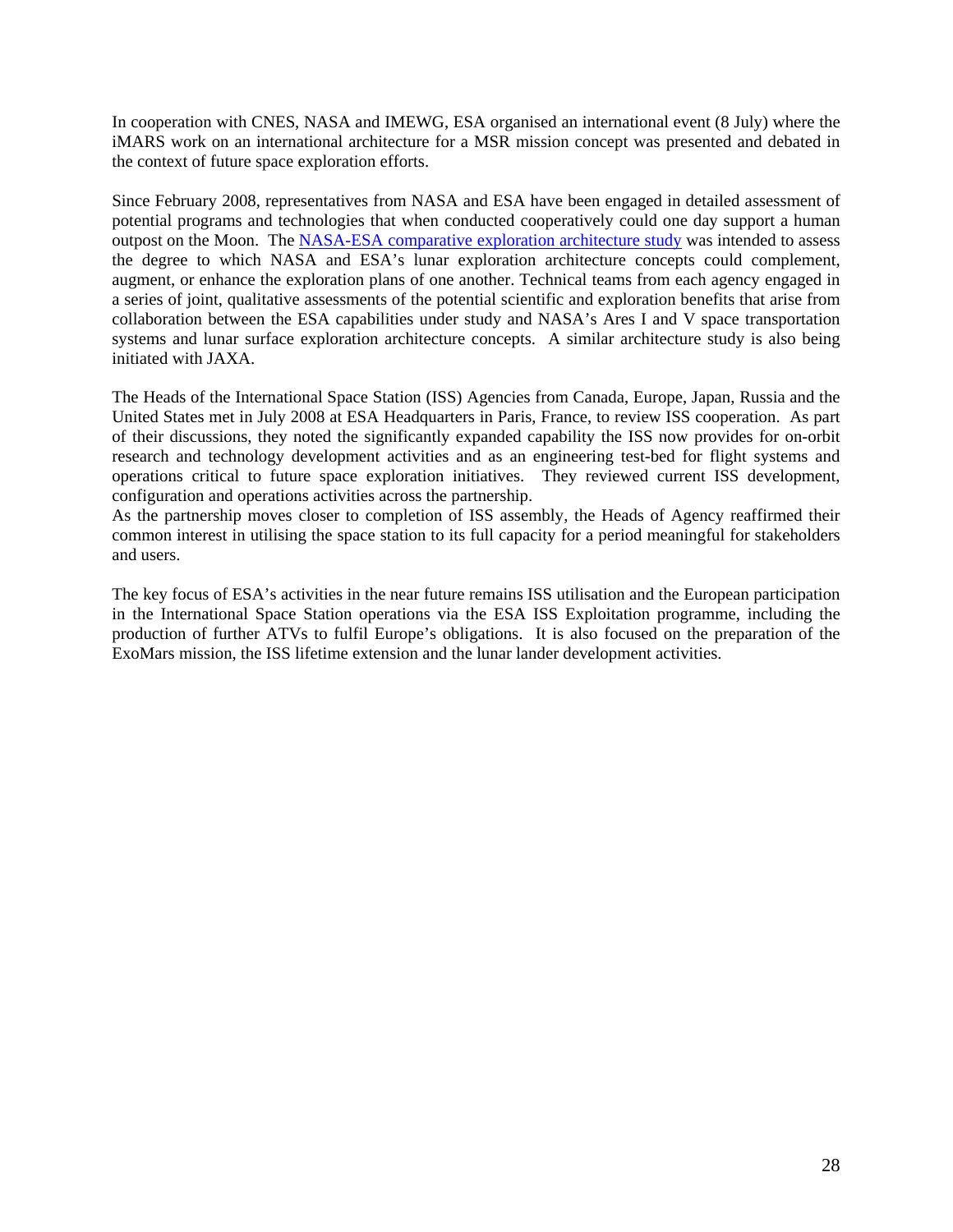#### **JAXA-JSPEC/Japan Exploration Highlights**

In 2008, there were many achievements in space exploration activities in relation to JAXA/JSPEC.

The Establishment of International Primitivebody Working Group (IPEWG) and its first meeting In order to promote international collaborations and to maximize outcomes of missions on primitive body exploration, the first International Primitive Body Exploration Working Group (IPEWG) meeting was held in 14-16 January 2008 in Okinawa, Japan hosted by JAXA. More than 50 participants from space agencies, scientists, engineers and other interested stakeholders were participated in the meeting and many fruitful discussions and presentations (oral & poster) were made. It was agreed that JAXA will play a role of Secretariat and the IPEWG meeting will be held every two years. Next meeting will be in 2010 by the NASA's voluntary host.

"Kibo" has attached to the ISS

 The Japanese Experiment Module (JEM), known as "Kibo" which means hope in Japanese, is Japan's first human-rated space facility and JAXA's first contribution to the International Space Station (ISS) program. Kibo was mainly designed and developed with a view to conducting scientific research activities on orbit. In Kibo, a maximum of four astronauts can perform experimental activities.

In mid-March 2008, JAXA's **Astronaut**, Takao Doi flew to the ISS with Kibo's stowage module, Experiment Logistic Module-Pressurized Section (ELM-PS). Another JAXA's [Astronaut, Akihiko](http://iss.jaxa.jp/astro/profile_e.html#hoshide)  [Hoshide](http://iss.jaxa.jp/astro/profile_e.html#hoshide) joined the mission to the ISS with Kibo's main experiment module, Pressurized Module (PM), and Kibo's robotic arm, JEMRMS in June 2008. The rests of Kibo's components, the Exposed Facility and the ELM's Exposed Section (ELM-ES) are scheduled to be launched and to attach the ISS around mid of 2009. Inside of the Kibo's PM, JAXA currently performs various experiments utilizing microgravity environment.

• Scientific data from Kaguya has been brought us a various knowledge as well as impressed images

 JAXA's Lunar orbiting explorer "Kaguya" has taken a lot of scientific data by 14 instruments onboard and its results are appeared in scientific journal and in public. After successful operation phase of Kaguya for about 1 year, post-operation phase has started from November 2008.

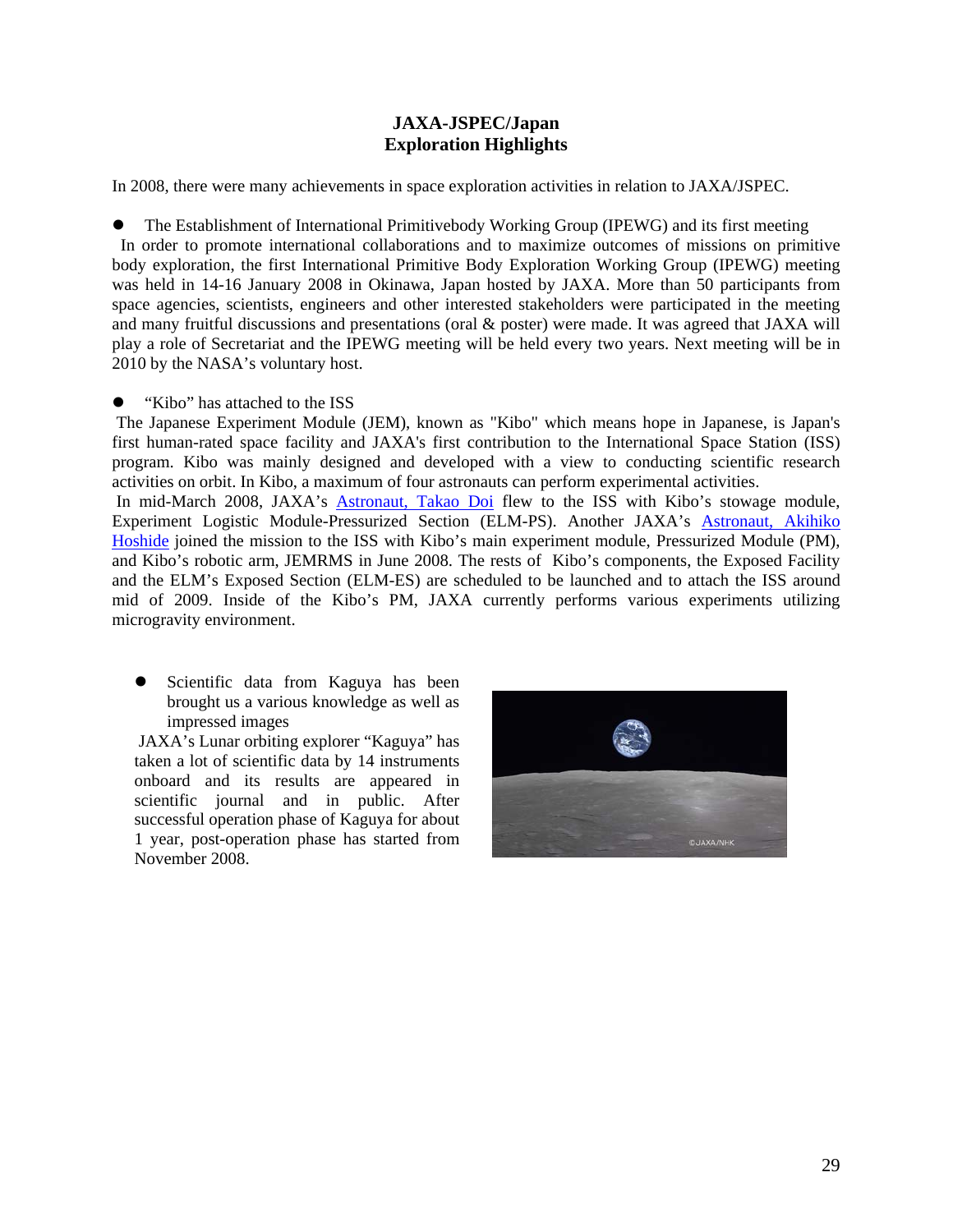• Selene-2 and Hayabusa-2/Marco Polo

SELENE-2, aiming to acquire the lunar soft landing and rover technology and in-situ scientific data is under phase-A study. JAXA/JSPEC hopes its launch around mid of 2010s.

Hayabusa-2 and Marco Polo are robotic sample return missions, succeeding Hayabusa project, toward elucidation of the origin and evolution of our solar system and life.

Hayabusa-2 is in the phase-A study and Marco Polo, the Japan and Europe joint mission, won the first selection of ESA's Cosmic Vision Program.

• Space Basic Law and establishment of Strategic Headquarters for Space Development

In August 28, 2008, Space Basic Law was enforced and to promote space policy in Japan comprehensively, the Strategic Headquarters for Space Development was established in the Cabinet headed by the Prime Minister of Japan.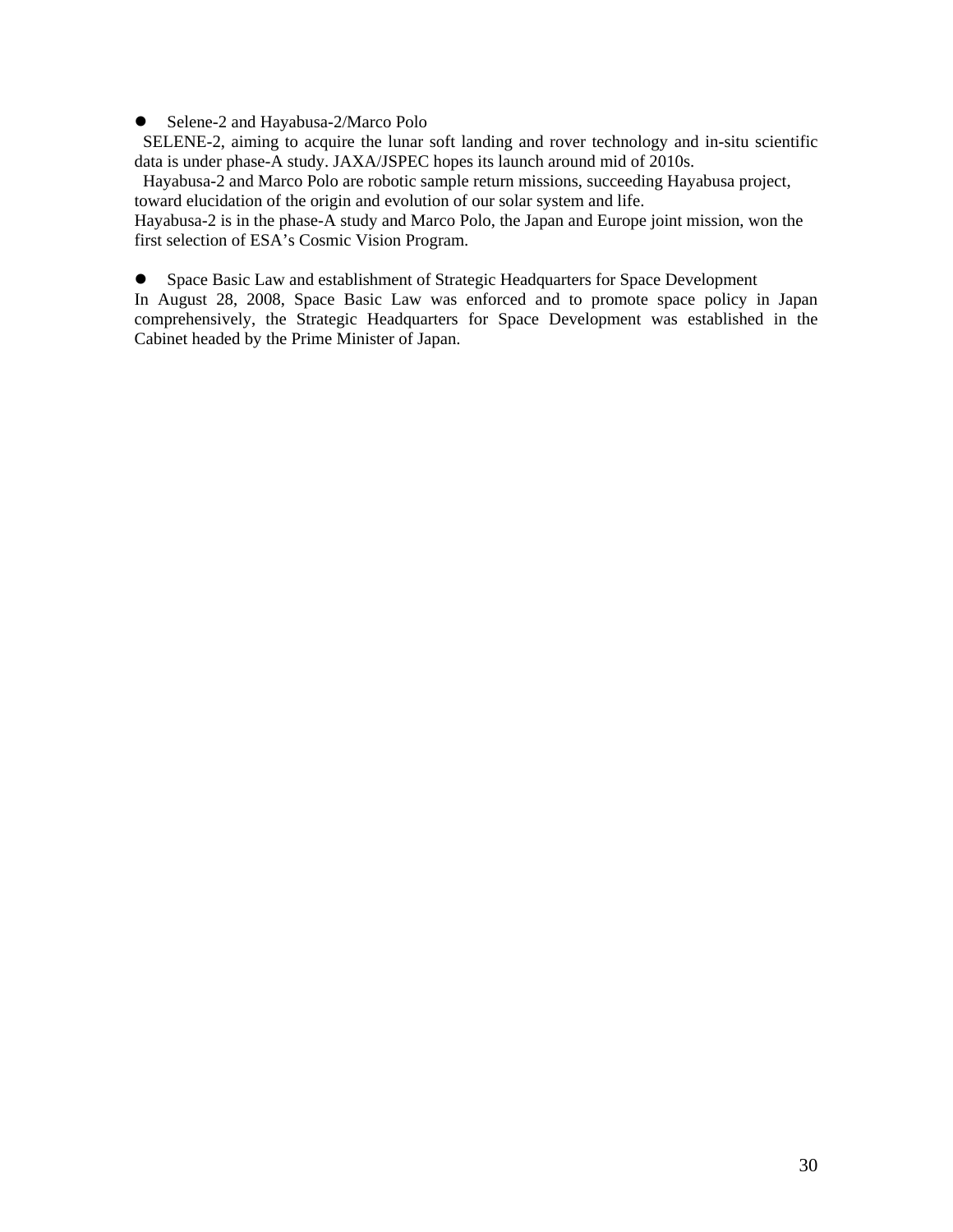#### **NASA/United States of America Exploration Highlights**

**Introduction:** 2008 marked another series of accomplishments in NASA's human and robotic exploration programs – we landed on Mars, added to the International Space Station, took part in a lunar science mission with India and made major progress toward returning astronauts to the moon as the agency celebrated its 50th birthday in 2008.

Some of the highlights of NASA's golden anniversary year are listed below, along with links for further information.

**Human Spaceflight**: NASA completed four Shuttle missions to the International Space Station (ISS) in 2008, delivering modules and hardware allowing ISS to house six crew members for longduration missions in support of scientific exploration. The activation in 2008 of the European Space Agency's Columbus module and Jules Verne Automated Transfer Vehicle, as well as the Japan Aerospace Exploration Agency's Kibo laboratory, marked the beginning of new human spaceflight control centers in Germany, France and Japan that are working with existing control centers in the U.S., Russia and Canada.

#### [http://www.nasa.gov/mission\\_pages/station/main/10th\\_main.html](http://www.nasa.gov/mission_pages/station/main/10th_main.html)

**Robotic Exploration**: NASA's Phoenix Mars Lander safely reached a soft landing on Mars on May  $25 - a$  site farther north than where any previous spacecraft had landed. The mission, which included contributions by the Canadian Space Agency and other partners, successfully returned unprecedented science data to Earth, advancing the goal of documenting the history of water on Mars. Analysis of data from its instruments continues. [http://www.nasa.gov/phoenix.](http://www.nasa.gov/phoenix) NASA has also partnered with India to fly two science instruments aboard the country's first lunar explorer, Chandrayaan-1. The Indian Space Research Organization launched Chandrayaan-1 on October 22 from Sriharikota, India, entering lunar orbit on Nov. 8. NASA's Moon Mineralogy Mapper is surveying mineral resources of the moon, and the Miniature Synthetic Aperture Radar is mapping the moon's polar regions and looking for ice deposits in the permanently shadowed craters. Data from the two instruments is contributing to NASA's increased understanding of the lunar environment as we prepare for future robotic and human missions to the moon, <http://moonmineralogymapper.jpl.nasa.gov/>

**Human Exploration**: NASA successfully completed the preliminary design review for the new Ares I rocket in 2008. Starting in 2015, Ares I will launch the Orion crew exploration vehicle and its crew of four to six astronauts to the ISS. The rocket also will be used as part of missions to explore the moon and beyond in coming decades. NASA is preparing Ares I for its first test flight in 2009.<http://www.nasa.gov/ares>NASA engineers also successfully completed in 2008 the first series of tests in the early development of the J-2X engine that will power the upper stages of the Ares I and Ares V rockets. Ares V will carry cargo and components into orbit for trips to the moon and later to Mars.

[http://www.nasa.gov/home/hqnews/2008/may/HQ\\_08116\\_power\\_pack\\_tests.html](http://www.nasa.gov/home/hqnews/2008/may/HQ_08116_power_pack_tests.html). Finally, NASA completed the important Lunar Capability Concept Review milestone in 2008, confirming that conceptual designs for both Ares V and the Altair lunar lander were capable of landing astronauts and cargo anywhere on the moon and to building an outpost supporting widespread exploration of the lunar surface.